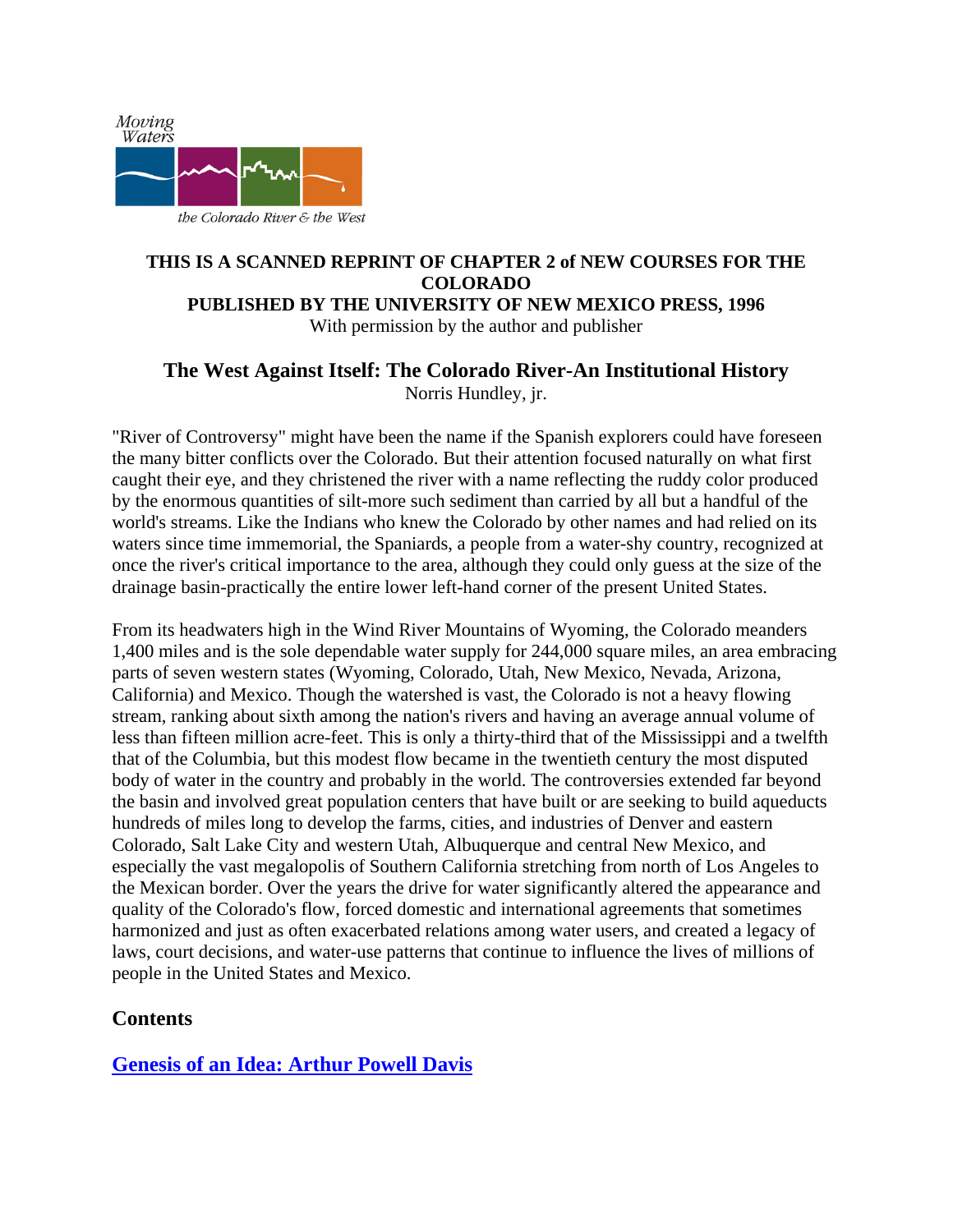**Imperial Valley and the All-American Canal**

**Enter Los Angeles**

**A Six-State Pact**

**Arizona Overwhelmed: The Boulder Canyon Act**

**ìArizona V. California: Round One"**

**The Mexican Water Treaty**

 **Upper Basin Compact: Harbinger of Development**

**"Arizona V. California: Round Two"**

**"Arizona V, California" and the American Indian**

**The CAP: Catalyst for Basinwide Development**

**Salinity Controversy with Mexico**

**Retrospect**

**Notes**

# **Genesis of an Idea: Arthur Powell Davis**

For hundreds of thousands of years, the Colorado and its network of tributaries flowed without interruption to the sea. For a much shorter span, but one still measured in thousands of years, societies made their homes along the watercourses without appreciably changing either river or basin. The coming of the Spaniards in the sixteenth century, Mexico's short hegemony nearly three hundred years later, and the American conquest in the mid-nineteenth century scarcely altered the waterscape. The twentieth century, however, brought dramatic change as hundreds of thousands of newcomers poured into the Southwest and turned their energies toward developing the region's scarce water supplies.

Among the earliest advocates of large-scale development of the Colorado River was Arthur Powell Davis, nephew of the famous explorer and geologist John Wesley Powell. Davis was not the first to advance a sweeping plan, but as a prominent engineer in the U.S. Geological Survey and later in the Reclamation Service, he possessed the skills and connections to draw public attention to the proposal that he first unveiled in 1902. What he sought, he told his fellow engineers, was "the gradual comprehensive development of the Colorado River by a series of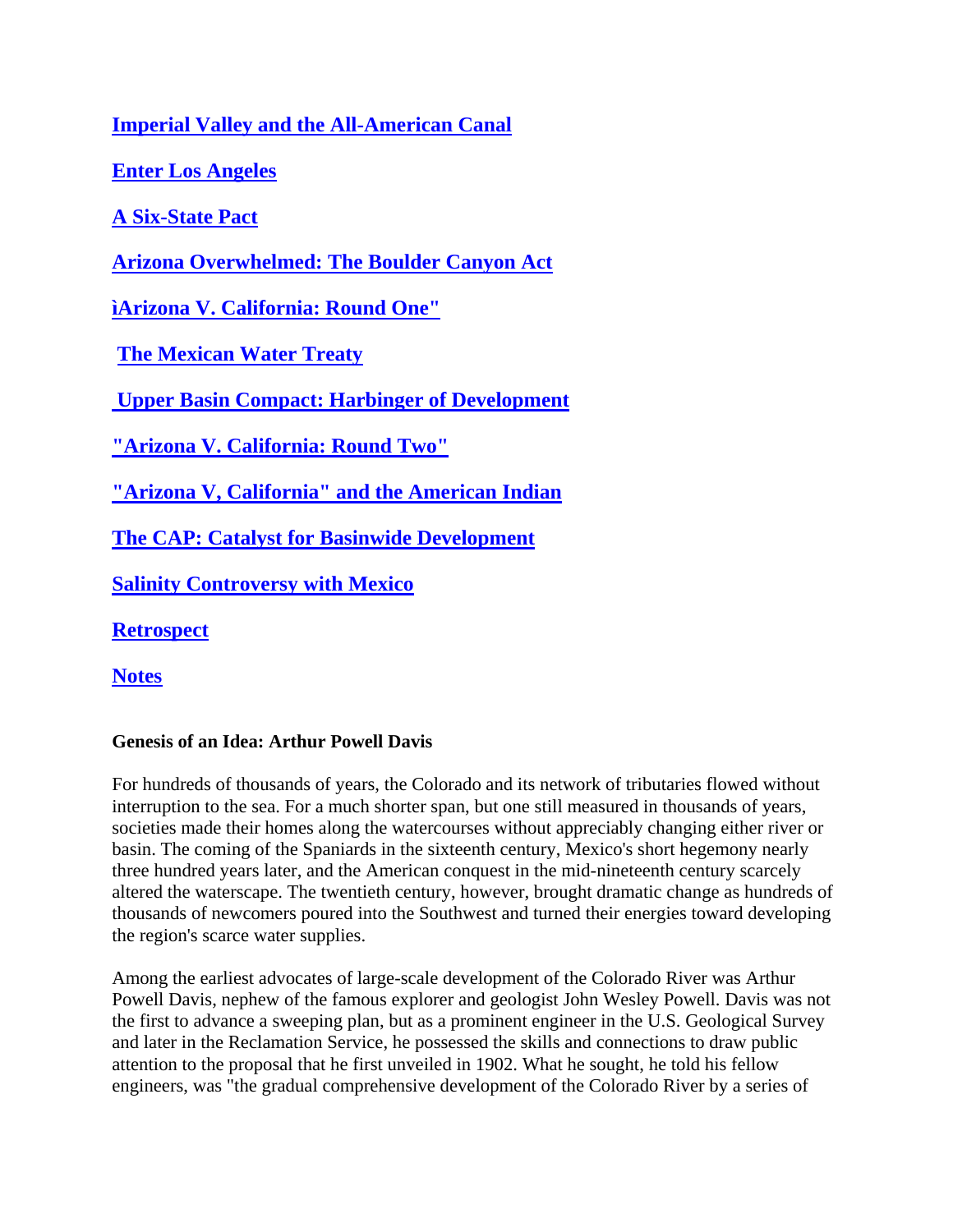large storage reservoirs." The keystone was to be a dam on the lower river built "as high as appears practicable from the local conditions."1

Davis was driven by more than an engineer's natural desire to be associated with one of the world's great technological feats. He shared with Henry George and other reformers of the day a concern about the demoralizing effects of land monopoly, the end of the frontier, and urban crime, poverty, and unemployment. While many Americans pointed with pride to growing cities and industries, Davis worried about the seemingly precipitous decline in public morality and advocated a return to the values associated with the independent yeoman farmer so idealized by Thomas Jefferson.2 To Davis, revitalization of the nation's moral fiber lay in getting more people to work the soil, and a major means to that end would be the reclamation of western lands mistakenly considered useless by many because of lack of water. The task, he recognized, would be enormous, so great and so expensive that only the federal government could overcome the obstacles and provide the necessary overall planning. And the place to begin, he believed, was the Colorado River. "I . . . considered problems in all of the Western States," he later recalled, "but there [was] . . . none which. . . excited my interest and imagination and ambition so much as the development of the Colorado River Basin. "3

Davis found a vehicle for his ideas in the newly created Reclamation Service, but lack of funds and mercurial public support prevented headway for nearly two decades. Then Californians, first in the Imperial Valley and later in Los Angeles and eventually throughout Southern California, endorsed his plans and set in motion a series of events that profoundly affected the Colorado River Basin.

## **Imperial Valley and the All-American Canal**

Settlers in California's Imperial Valley, an arid but enormously fertile area of 600,000 acres just north of the Mexican border, only slowly became interested in Davis's ambitious scheme. Rather than dams, they wanted a canal-an "All-American Canal," as they called it-that would free them from their dependence on Mexico and assure them enough water to develop their lands. Because of a ridge of sandhills separating the valley from the Colorado, water had been brought in by diverting it south of the border through an old overflow channel of the river. The price exacted by Mexico for this privilege was stiff-the right to take up to half of the diverted water.4

At first the price seemed tolerable. Mexican development proceeded slowly while that in the Imperial Valley boomed following the introduction of water in 1901. By 1916 more than 300,000 acres were under cultivation, and valley leaders had plans to expand production even further.5 But by this time the entire river would occasionally be diverted, especially during the critical low-flow months of summer, and even taking the whole stream often produced insufficient water. While Mexico's water needs remained considerably less than those of US farmers, the reduced flow crossing the line still meant rationing of water in the valley. Alarmed by the threat to their crops and convinced that the situation would deteriorate as Mexico expanded its own agriculture, valley farmers began demanding a delivery system wholly in the US Their clamor grew louder in response to unsettled conditions below the border created by the Mexican Revolution of 1910, refusal of Mexican landowners to share the cost of levees to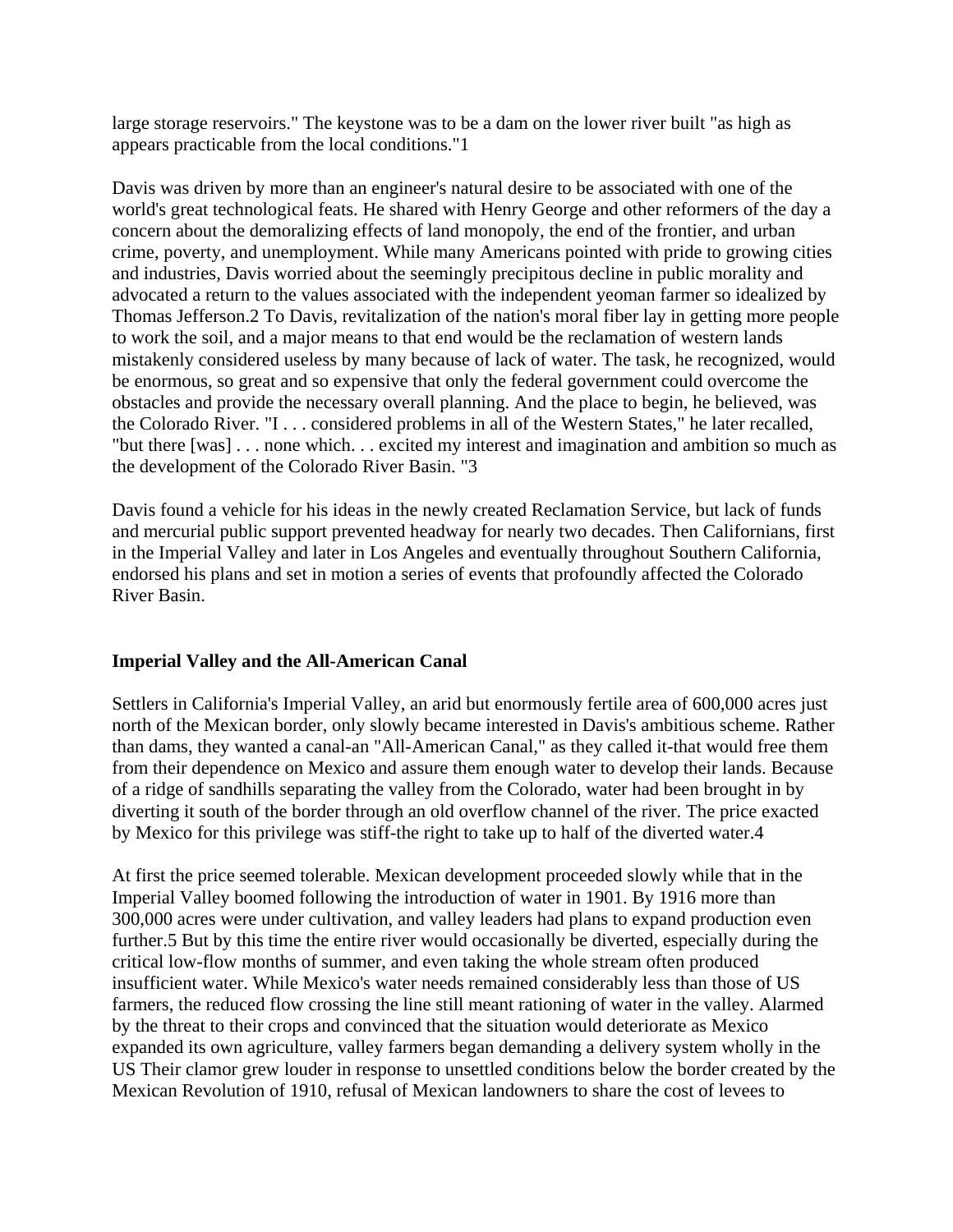protect the delivery system, and the duties imposed on equipment used in protective work below the line. Especially galling to valley farmers was the disclosure that the largest single landholder on the Mexican side was a syndicate controlled by Los Angeles businessmen, the most prominent of whom was Harry Chandler, publisher of the Los Angeles Times. "These Mexican . . . lands," complained valley residents, "menace us like a great sponge, which threatens to absorb more and more water, until such time as they will take all of the natural flow of the river. "6

Unable to finance a new canal by themselves, valley farmers in 1917 turned to Washington for help. Operating through the Imperial Irrigation District, a powerful and well-organized public agency in charge of the valley's water system, they persuaded the Secretary of the Interior to investigate the feasibility of an All-American Canal and two years later got Congressman William Kettner to introduce a bill authorizing construction of the aqueduct.7

The Kettner Bill immediately attracted the attention of Arthur Powell Davis, who saw it as an opportunity to lobby for his own river development plans. The canal, he told the bill's advocates, would be impractical by itself. It would be at the mercy of the floods that annually menaced settlements along the river and from 1905 to 1907 had actually broken into the Imperial Valley, destroying fields and homes and creating the Salton Sea. But "if we had complete storage," he observed, "the flood menace would be removed." To Davis the issue was clear-cut: "The Imperial Valley problem . . is inseparably linked with the problem of water storage in the Colorado Basin as a whole. "8

Strong endorsements of Davis's position came from the engineering team sent by the Secretary of the Interior to investigate the canal's feasibility, from groups supporting the back-to-land movement, and from the League of the Southwest, a highly vocal booster organization representing scores of businesses and local governments. Imperial Valley leaders at first resisted tying the canal to a more grandiose and complicated project, but finally they surrendered to the force of logic and to the pressure from Davis and others. In 1920 they joined with Davis to promote passage of the Kincaid Act, which authorized the government to secure needed field data about the canal and storage sites.9 These events did not go unnoticed elsewhere.

## **Enter Los Angeles**

Among those following closely the maneuvering in Washington were Los Angeles officials, especially blunt-spoken William Mulholland, chief of the Bureau of Water Works and Supply, and E. F. Scattergood, head of the Bureau of Power and Light. They had spent their lives working to ensure that the city had all the water and electricity that it needed. For a community that had grown by nearly 600 percent during the two decades after 1900, this had been no small accomplishment. The city had fought successfully to gain control of the Los Angeles River, the major local supply, and in 1913 had completed a 233-mile-long aqueduct to the Owens River. 10 By 1920 as the Los Angeles population approached 600,000, Mulholland and Scattergood were turning their attention to the Colorado.

Of concern to city leaders at first was electricity rather than water. The aqueduct to the Owens Valley seemed to guarantee a plentiful water supply, but experts predicted a power shortage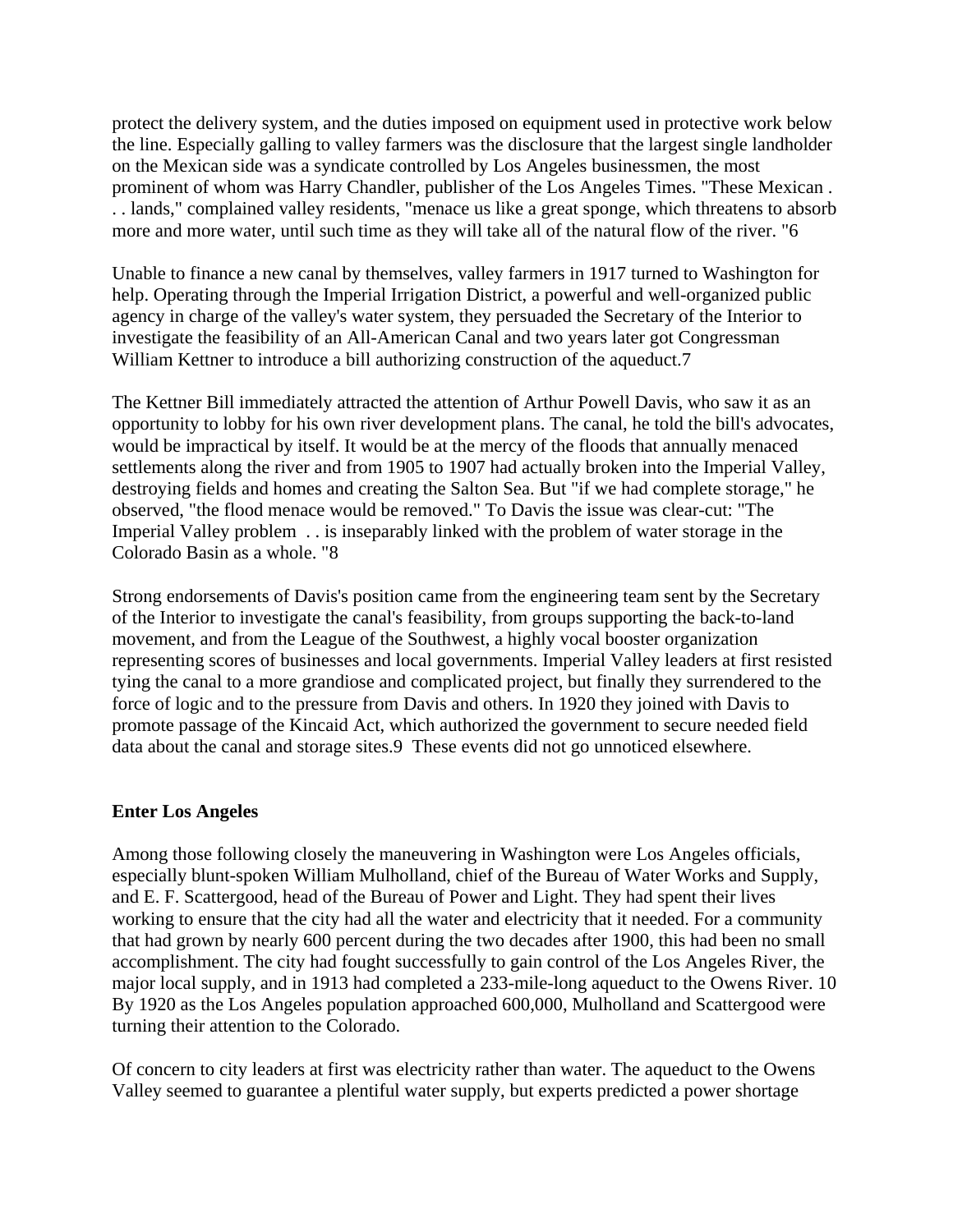within three to five years. Mulholland and Scattergood warned that local plant construction would only temporarily postpone, not prevent, a shortage. They advocated as a solution Arthur Powell Davis's proposal for a dam on the Colorado River. Told that a hydroelectric plant at the dam could provide the city with enough power for "all future needs," the city council required little persuasion. In August 1920, it endorsed Davis's plan and boldly proclaimed the city's intention to obtain power "direct from the Colorado River. "11

The Los Angeles action delighted Davis and his new allies from the Imperial Valley, but another city decision a few years later pleased them even more. In 1923 a dry cycle prompted Los Angeles to look to the Colorado for water as well as electricity. Such a venture would require special diversion dams, an aqueduct even longer than the one to Owens Valley, and pumping stations to raise water over the mountains separating the city from the river. The undertaking was too costly for the city alone. In 1924 Los Angeles leaders negotiated with nearby communities for the creation of the Metropolitan Water District of Southern California (MWD). Three years later the state legislature approved the new agency and authorized it "to provide a supplemental water supply to the coastal plain of Southern California. "12 These steps placed Los Angeles and the twenty-six other agencies that eventually joined MWD squarely alongside Davis and the Imperial Valley in their quest to develop the Colorado River.

## **Upper Basin Alarm and the Colorado River Compact**

Long before Los Angeles entered into an alliance with MWD, leaders in the Colorado River Basin outside of California had become troubled. All recognized that the future development of their areas depended heavily on the Colorado, and they watched uneasily the advances being made by a state that contributed the least amount of runoff to the river.

Particularly disturbed were residents in the upper portion of the basin where the growing season was shorter and the lands less easily watered than in California or Arizona. The upper states wanted reclamation projects of their own, including some that would benefit areas outside the basin, especially in western Utah and eastern Colorado. Denver, for example, like Los Angeles, lay outside the basin and had grown rapidly if not as spectacularly as the southern California city. From a population of 134,000 in 1900, it had nearly doubled in size by 1920 and was threatening to precipitate a water war with its neighbors. "The most serious problem that confronts us at this time," warned a Denver official, "is the future water supply. Unless a construction program is formulated . . . that will bring to Denver and the agricultural communities surrounding it more water . . . , any great future growth in Denver's population must be made at the expense of the agricultural communities surrounding it."13

Heightening such concern throughout the Upper Basin were a series of events in early 1922. The first occurred in February when the Interior Department issued the long-awaited study called for by the Kincaid Act. Known as the Fall-Davis Report-named for Secretary of the Interior Albert Fall and Arthur Powell Davis; who was now head of the Reclamation Bureau-it recommended construction of an All-American Canal, a storage reservoir "at or near Boulder Canyon," and the development of hydroelectric power to repay the cost of the dam. 14 The next development that disconcerted the upper states took place in April, when Congressman Phil Swing from the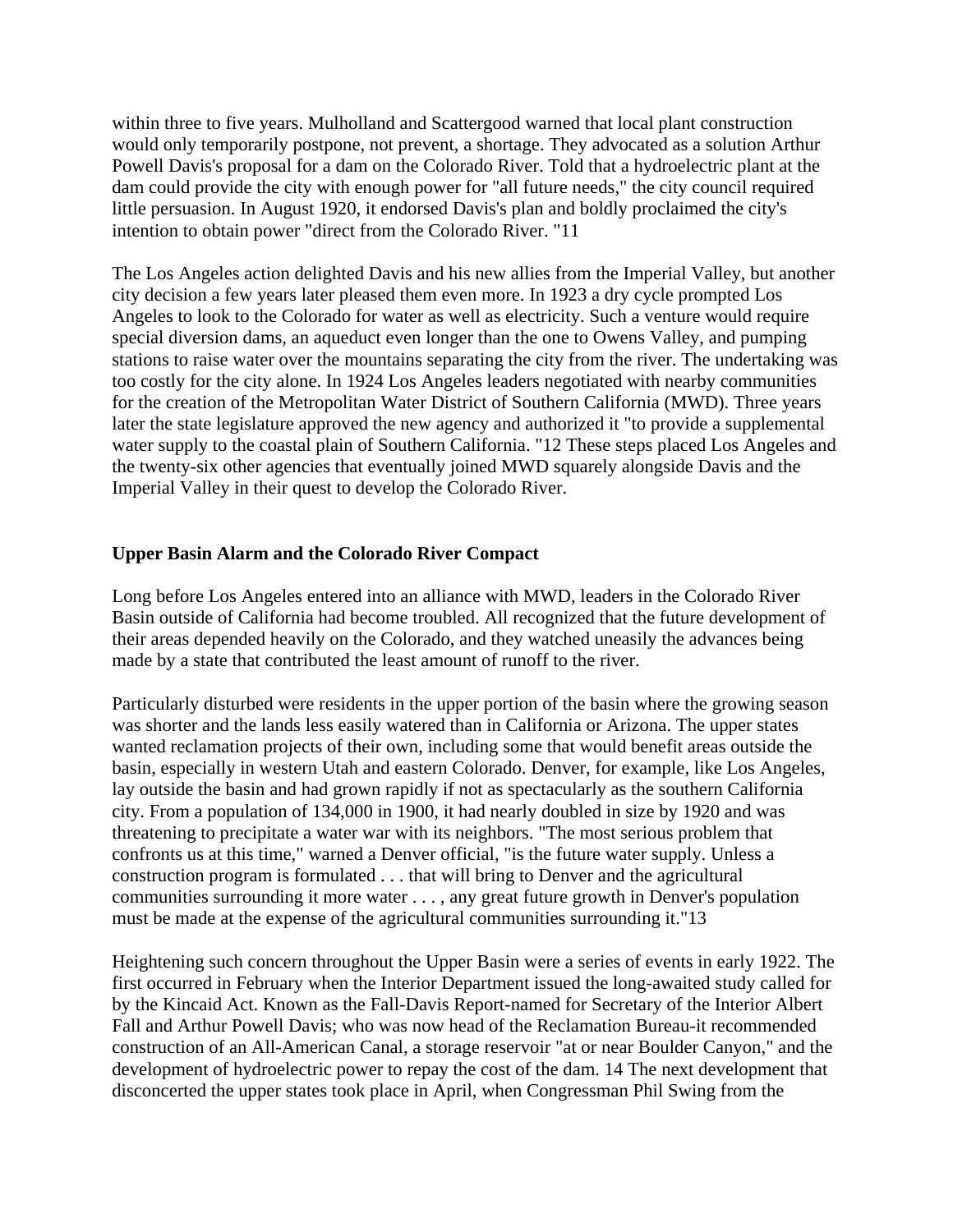Imperial Valley and Senator Hiram Johnson of California introduced a bill to implement the report's recommendations. This Boulder Canyon, or Swing- Johnson, bill met with immediate hostility from Upper Basin representative, who mounted a vigorous campaign against it. 15

Still another cause for alarm in the upper states occurred two months later. This involved western water law, specifically the doctrine of prior appropriation which gave legal entitlement to the first person using water-"first in time, first in right. "This principle was recognized within each basin state, but uncertainty existed over whether it applied to users in two or more states on a common stream. In June 1922 the US Supreme Court, in Wyoming v. Colorado, eliminated all doubt by announcing that the rule of priority applied regardless of state lines. 16 Now even the law seemed to favor faster-growing states like California. Upper Basin leaders responded to the decision by reaffirming adamant opposition to all reclamation on the lower Colorado until their own interests were safeguarded.

The leader in defining those interests and in devising a protective strategy was Delph Carpenter of Colorado. A brilliant and prominent attorney with years of experience in water litigation, he had long advocated compacts or treaties to resolve interstate disputes. Although no states had demonstrated the practicality of his idea by apportioning water among themselves, Carpenter believed that the usual recourse to litigation was a mistake-it was too costly, too time-consuming, and invariably it created more issues than it resolved. His participation in Colorado's lengthy Supreme Court battle with Wyoming had reinforced these views as had the claims of federal attorneys that the US owned all the unappropriated waters in the West's streams. If the states did not put their houses in order, he feared that the federal government might do it for them, thus "weakening . . . state autonomy on all rivers. "17

In 1920, at a meeting of the League of the Southwest, Carpenter called for a compact covering the Colorado River. It was an idea whose time had come. The League enthusiastically endorsed his proposal, as did the legislatures of all the basin states. In August 1921 Congress consented to the negotiation of a compact. 18 Because the river was an international stream and considered navigable, the federal government sent to the negotiations its own representative, the highly respected Secretary of Commerce, Herbert Hoover. The delegates, now dubbed the Colorado River Commission, invited Hoover to chair the sessions which began in January 1922.

The commissioners spent most of 1922 in fruitless bargaining. They wrangled incessantly, each trying to ensure his state all the water it might need while refusing a similar concession to the others. Finally convinced that they would be unable to settle on a specific volume of water for each state, they decided to concentrate instead on apportioning the river between the upper and lower sections of the basin. 19 But even that decision was more easily reached than implemented. It rested on the assumption that the needs of groups of states could be pegged more easily than those of individual states, and it ignored the possibility of serious conflicts among the states within each basin. Nonetheless, it set the stage for the final round of talks scheduled for November 1922 in New Mexico.

Great pressure for a settlement permeated the negotiations which began on November 9 at Bishop's Lodge, a posh resort near Santa Fe. Californians were driven by their desire for the Swing-Johnson Bill, which had been bottled up in Congress by Upper Basin representatives in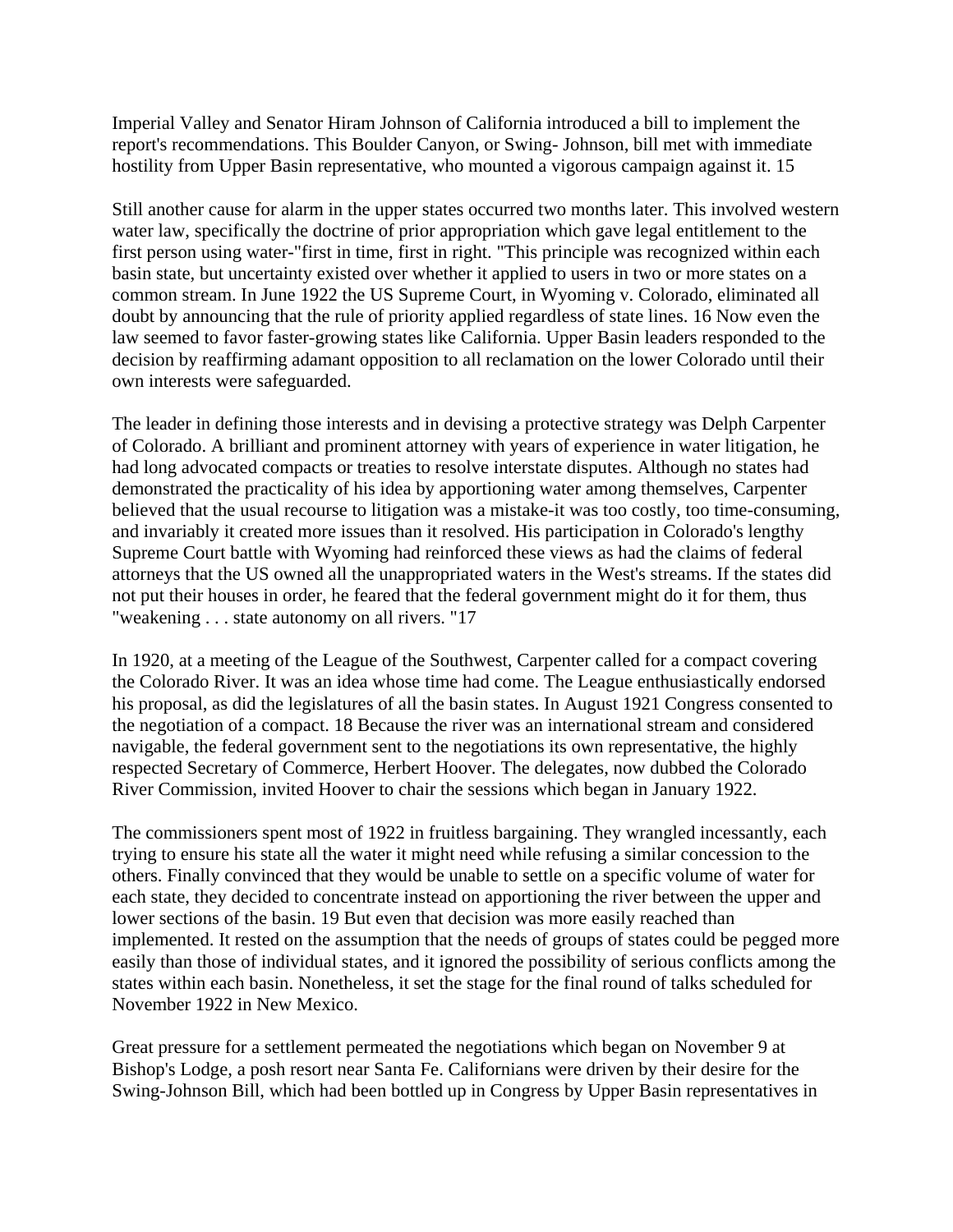control of key reclamation committees. Upper Basin leaders feared that if they did not negotiate a water supply for themselves, a disastrous flood on the lower river might stampede Congress into giving Californians the legislation that they wanted. "We simply must use every endeavor to bring about a compact . . ," pleaded Delph Carpenter, "otherwise . . . we may never again have a like opportunity. "20

Carpenter had taken the lead in seeking a settlement by circulating, prior to the Santa Fe meeting, a draft proposal allocating the Colorado's waters equally to the Upper and Lower basins. He established the demarcation point between the basins at Lee's Ferry, an old river-crossing station located in northern Arizona's canyon lands not far from the Utah border. While the boundary thus placed parts of several states in both basins, the Upper Basin consisted mainly of Wyoming, Colorado, Utah, and New Mexico and the Lower Basin of Arizona, California, and Nevada.

Discussion of Carpenter's proposal began on an ominous note. Most delegates considered it appealing, but W. S. Norviel of Arizona strongly objected and very nearly brought the proceedings to an end. He sharply criticized the plan for charging the Lower Basin for the water in its tributaries. Though estimates varied, most experts believed those tributaries produced a significant runoff-some two to three million acre-feet-with virtually all of it coming from Arizona streams. Norvie~ demanded for the Lower Basin all the water in the tributaries, in addition to half the river's flow as measured at Lee's Ferry. He would have preferred that Arizona's tributaries be given specifically to the state, but recognized that the decision to apportion water to basins instead of individual states precluded such an allocation. Besides, he felt Arizona had nothing to fear from the other Lower Basin state~ Nevada and California. Nevada's water requests had always been minimal, while California's "ultimate development," he believed, was ''definitely well-known'' and posed no threat to Arizona. 21

For days Norviel tenaciously defended his counterproposal, as first one delegate and then another advanced alternatives and sought to bring the conflicting parties together. His intransigence gradually gave way as he found himself standing alone against the pressure for a compromise settlement. The agreement to which he and the others finally gave their approval foresaw the delivery of 7.5 million acre-feet per year to each basin. Since the bulk of the water originated in the Upper Basin, however, the compact required the upper states to deliver seventy-five million acre-feet at Lee's Ferry every ten years. The ten-year provision allowed the Upper Basin to take advantage of the sometimes severe fluctuations in river flow. In addition to the basic allocation to each basin, the lower states could increase their apportionment by a million acre-feet. This provision reflected Norviel's insistence that the Lower Basin receive compensation for the water in its tributaries. The amount was considerably less than he had sought but high enough to win his grudging approval of the agreement. 22

The negotiators grounded their water-allocation formula on the Reclamation Bureau's assumption that the average annual flow of the Colorado River at Lee's Ferry was 16.4 million acre-feet. There was no gauging station at Lee's Ferry and this estimate derived from measurements made hundreds of miles downstream at Yuma. It also ignored years of unusually low flow prior to 1905. Nonetheless, the strong desire for a settlement caused no one to challenge the accuracy of the Bureau's estimate-an estimate that indicated 1.4 million acre-feet remained in the main stream as surplus for later allocation. 23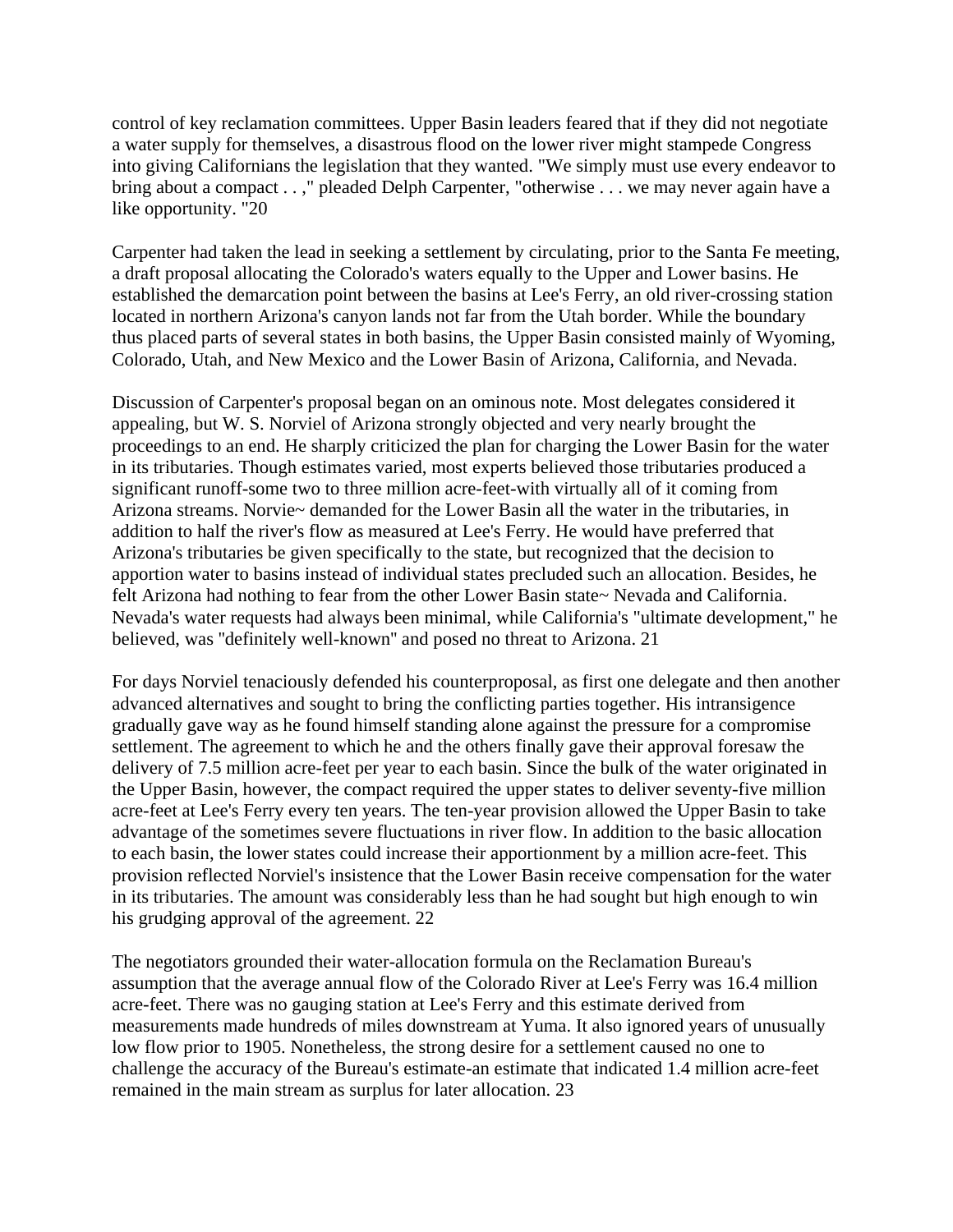The few remaining issues were dealt with quickly. The delegates easily agreed to give highest priority to water use for "agricultural and domestic purposes." Hydroelectric power came in for a lesser priority and navigation was made "subservient" to all other uses.24 As for a possible future treaty with Mexico, the delegates concluded that any such obligation should be met with surplus water, and if that proved insufficient, then the two basins should share equally the burden. This provision reflected a desire to cover an important contingency rather than sympathy for people in Mexico. "We do not believe they ever had any rights," observed Herbert Hoover. 25 The Indians in the Colorado River Basin hardly fared better. Their rights were considered "negligible" and were dealt with perfunctorily in what Hoover called the "wild Indian article": "Nothing in this compact shall be construed as affecting the obligations of the United States of America to Indian tribes. "26

On Friday, November 24,1922, after fifteen days of bargaining, the delegates reached agreement on the compact. They adjourned to Santa Fe where formal signing took place in the Palace of the Governors amid much fanfare and self-congratulation. 27

## **A Six-State Pact**

The euphoria at Santa Fe was short lived. Within five months every state had ratified the compact except Arizona, but Arizonaís refusal threatened to scuttle the enterprise since only unanimous approval would make the pact effective. Norviel had returned home to find a new governor in office whose views and those of his closest advisers were hostile to the agreement. "Arizona cannot afford to plunge blindly into a contract that may be unfair to her," Governor George W. P. Hunt cautioned the state legislature.28 When studies completed a short time later suggested that Arizona might need the entire Lower Basin allotment to develop lands in the central part of the state, Hunt's position hardened. To him, opposition to the compact now became a test of state loyalty. He received strong support from private utility firms, which were alarmed that the pact would pave the way for the Boulder Canyon legislation and the construction of competing public power facilities. Powerful mining interests chorused their opposition because a public power plant would operate tax free. Since mining companies were shouldering nearly half the Arizona tax load, they would obtain no relief if the power plants to be built along the lower river and partially in Arizona were tax exempt.

But the major concern was water. Hunt believed the compact's "first fundamental error" was its failure to make allocations to individual states.29 By suspending the law of prior appropriation between the basins, the compact would protect the Upper Basin from California; but it did nothing to safeguard Arizona from California. The principle of priority would still prevail among the Lower Basin states. This posed no problem for Nevada whose small needs were readily conceded by Arizona and California, but Arizonans became extremely cautious and then alarmed as they discovered potential uses for water and hydroelectricity not anticipated earlier. That alarm intensified when Californians, especially those associated with the Metropolitan Water District, made similar discoveries. Arizonans found additional reason for concern in the promise of Upper Basin leaders to withdraw their opposition to the Boulder Canyon Bill once the compact was in force. Enactment of the Boulder Canyon legislation would immeasurably aid California by authorizing the All-American Canal and especially the high dam that would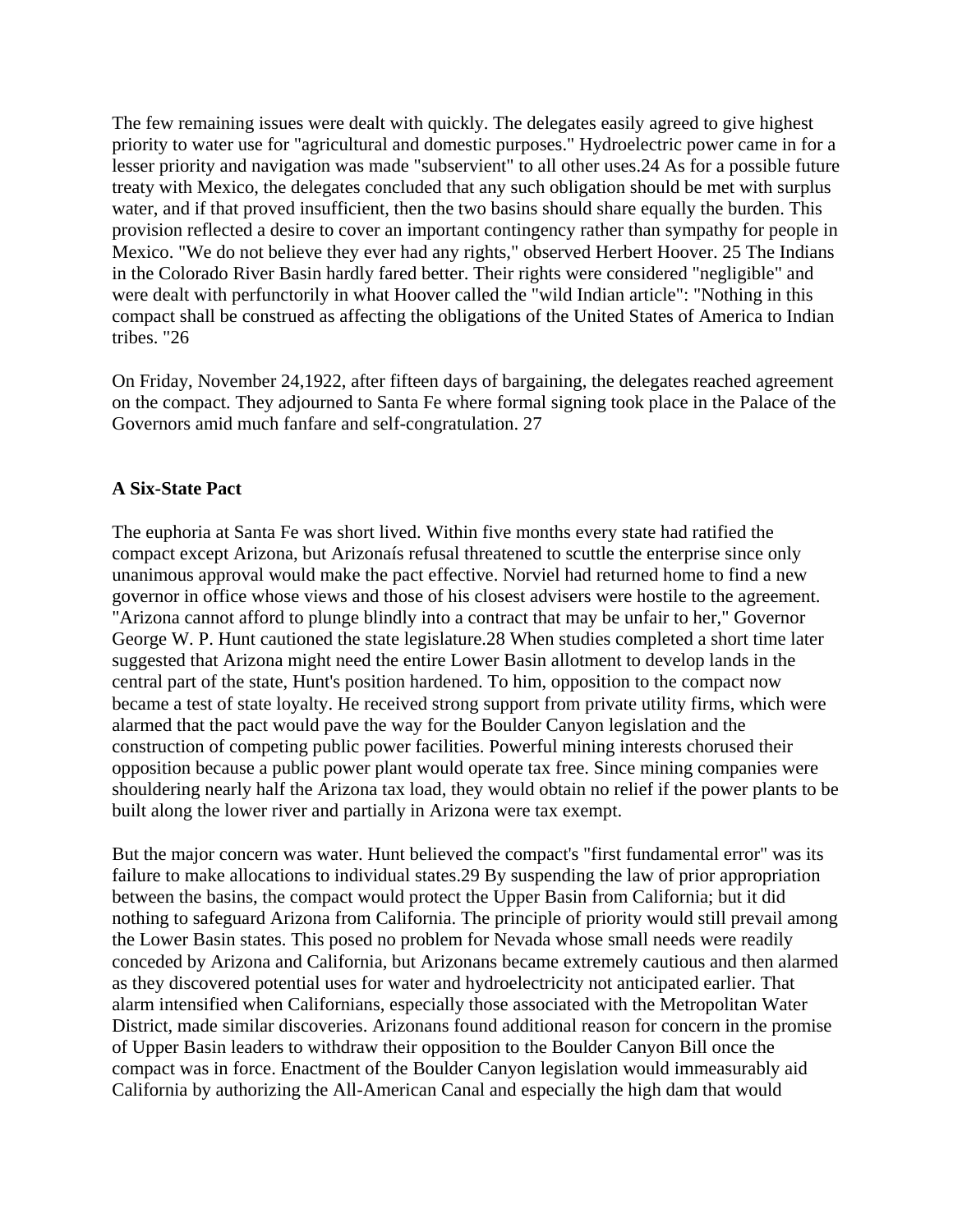regulate the river and permit the MWD to build its own aqueduct and transmission lines. Arizonans, on the other hand, saw virtually nothing for themselves in the measure. A dam in Boulder Canyon would benefit few Arizona lands unless other expensive works were also constructed-works viewed by most experts at the time as economically unfeasible and for which there was no enthusiasm in Congress. Arizonans also worried about what they called the "Mexican threat." A regulated river would enable Mexico to expand its agriculture, and a future treaty might recognize the increased water uses. Put simply, Arizonans feared there would be little water remaining for them after the Upper Basin, California, and Mexico got what they wanted. Those fears, together with Arizona s own ambitious plans for the Colorado, translated soon into implacable opposition to both the compact and the Boulder Canyon legislation. 30

Arizona's refusal to ratify the compact prompted the other basin states to reassess their earlier insistence on approval by all seven basin states. Delph Carpenter took the lead in campaigning vigorously for a six-state agreement. Some Upper Basin leaders worried about endorsing a compact to which Arizona would not be a party, but Carpenter persuaded them that no practical alternative existed. Because California and Arizona were constantly reevaluating their earlier water needs as too small, it would be folly to attempt to renegotiate the pact and allocate water to each state, as Arizonans were insisting. As a nonsigner, Arizona might try to develop projects that would encroach on the Upper Basin allocation, but success in such a venture would require Washington's approval. The federal government had reserved all the possible dam sites along Arizona's canyons and was unlikely to release any of them without approval of the other basin states. "If the compact were agreed to as binding upon the United States and the six states which have already ratified," reasoned Carpenter, "it would in large measure serve the desired purpose. . . .î 31

 Carpenter's logic proved persuasive. By March 1925 all the upper states and Nevada in the Lower Basin had approved the six-state arrangement. That left only California. Californians favored the reduced requirement for ratification, but only if through it they could absolutely assure themselves the Boulder Canyon Project. Earlier at Santa Fe, they had sought to have such an assurance written into the compact itself, but that had been considered inappropriate. Now, grown weary of waiting for congressional action, they sought that assurance through a different approach. Assemblyman A. C. Finney of the Imperial Valley introduced a resolution in the state legislature making California's approval of the six-state pact dependent upon construction of a high dam on the lower river. Passage of the resolution in April 1925 shifted the major battlefield over the Co~Colorado River to Congress.32

### **Arizona Overwhelmed: The Boulder Canyon Act**

In late 1925, when Phil Swing and Hiram Johnson reintroduced in Congress their Boulder Canyon legislation, they included the compact among its provisions. In this way, congressional approval of the compact would mean authorization of lower-river development as well. Swing and Johnson subsequently added other inducements calculated to broaden support-royalties on power to be divided equally between Arizona and Nevada (in lieu of the taxes that those states would collect if the project were built by private capital) and funds authorizing the. investigation of possible reclamation projects in every basin state except California. 33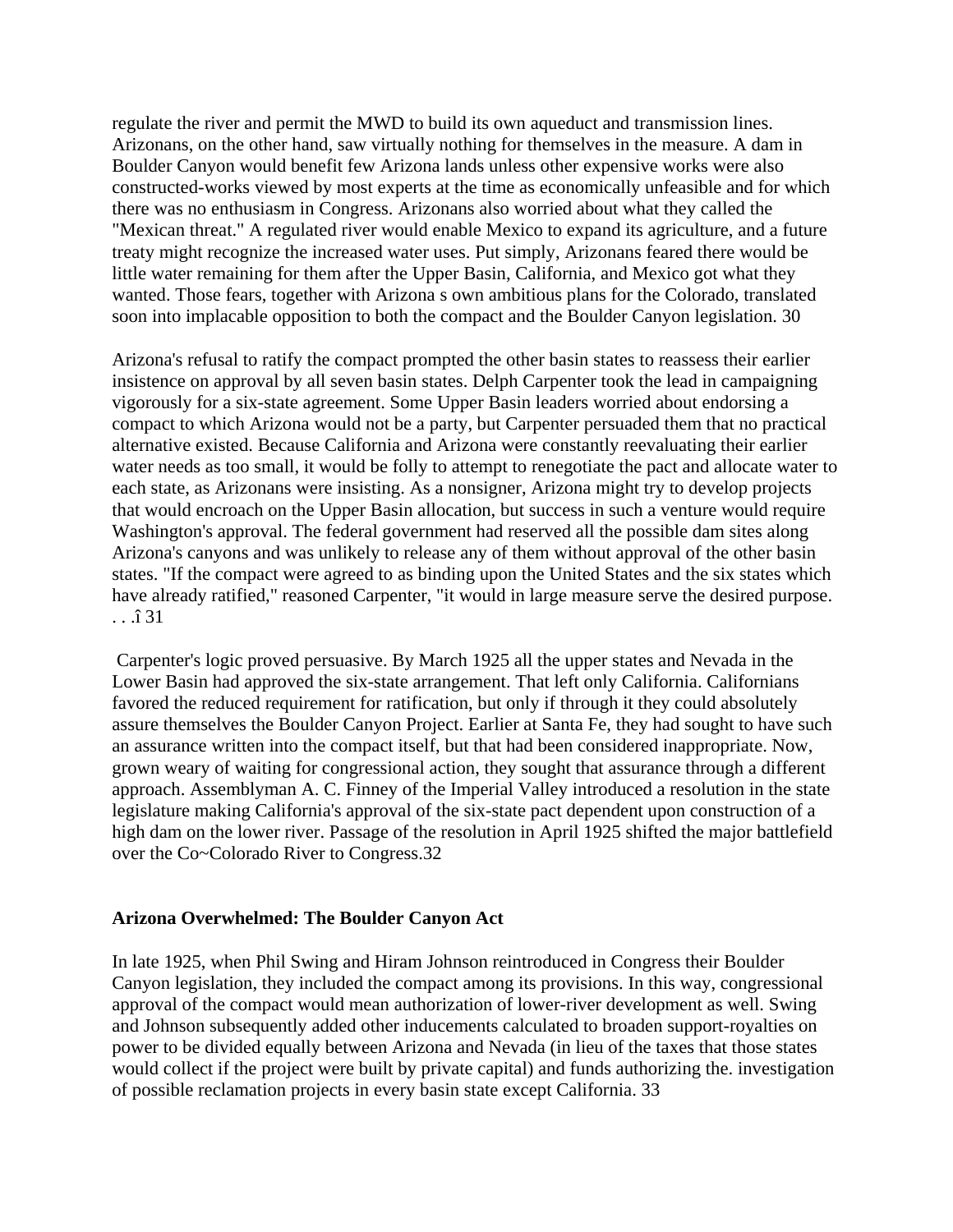Congress at first balked at the measure1 bowing not only to Arizona's protests but also to those of easterners and others unsympathetic to expensive reclamation and public power projects. In addition, many legislators felt that Arizona and California should be given more time to resolve their differences and to negotiate a Lower Basin apportionment of water. Such opposition lessened over the next two years as both states persisted in their refusal to reach agreement and as Californians launched~ a campaign dramatically highlighting the flood dangers and water and power needs along the lower river.

 Upper Basin leaders were pleased that the Boulder Canyon Bill included the compact among its provisions, but their earlier anxieties returned as the prolonged debates on the measure rekindled their fears of both California and Arizona and reawakened their earlier preference for a sevenstate compact. They finally agreed to support the bill, but only if California would promise to limit its use of Colorado River water. Without such a limitation, California could be expected to increase its uses until little remained for Arizona. That state, in turn, would obviously do everything possible to develop projects of its own-projects that would take water meant for the Upper Basin. Arizona would have to overcome serious economic and political obstacles to build such projects, but so long as the state possessed even a remote chance of doing so, the Upper Basin felt threatened. If, on the other hand, California would li~t itself and leave a significant volume of Lower Basin water for Arizona, then the threat to the Upper Basin would be reduced considerably. "The States of the upper-basin much prefer a "seven-state compact," observed a Colorado congressman, "but they desire a compact of some kind, and with a provision under which one of the lower basin States-California- practically steps into the position of guarantor, so that the upper-basin [states] would be reasonably assured . . . that they could go ahead safely in developing their irrigation enterprises. "34

 California agreed, but only reluctantly and after much haggling over the precise restriction on its uses. Congress finally settled on 4.4 million acre-feet plus no more than half of any surplus water unapportioned by the compact. Congress then went further in trying to harmonize basin rivalries by adding still another provision to the Boulder Canyon Bill giving prior approval to a Lower Basin pact. The suggested agreement would apportion 0.3 million acre-feet to Nevada, 4.4 million acre-feet and half the surplus to California, and 2.8 million acre-feet plus half the surplus to Arizona. In addition, all the waters of the Gila (Arizona's principal Colorado tributary) would go to Arizona and be exempted from any future Mexican treaty. Many objected to the proposal as an infringement on states' rights, but its author disagreed, insisting that it was merely a suggestion and "not the request of the Congress." "If California and Nevada and Arizona do not like this agreement," he explained, "they do not have to approve it. "35 With that assurance, the proposal won adoption and paved the way for a final vote on the bill.

 Over Arizona's continued vigorous objections, Congress approved the Boulder Canyon Bill in December 1928. Two months later the California legislature agreed to the limitation imposed by Congress and on June 25, 1929, President Herbert Hoover declared the act effective.36

### **ìArizona V. California: Round One"**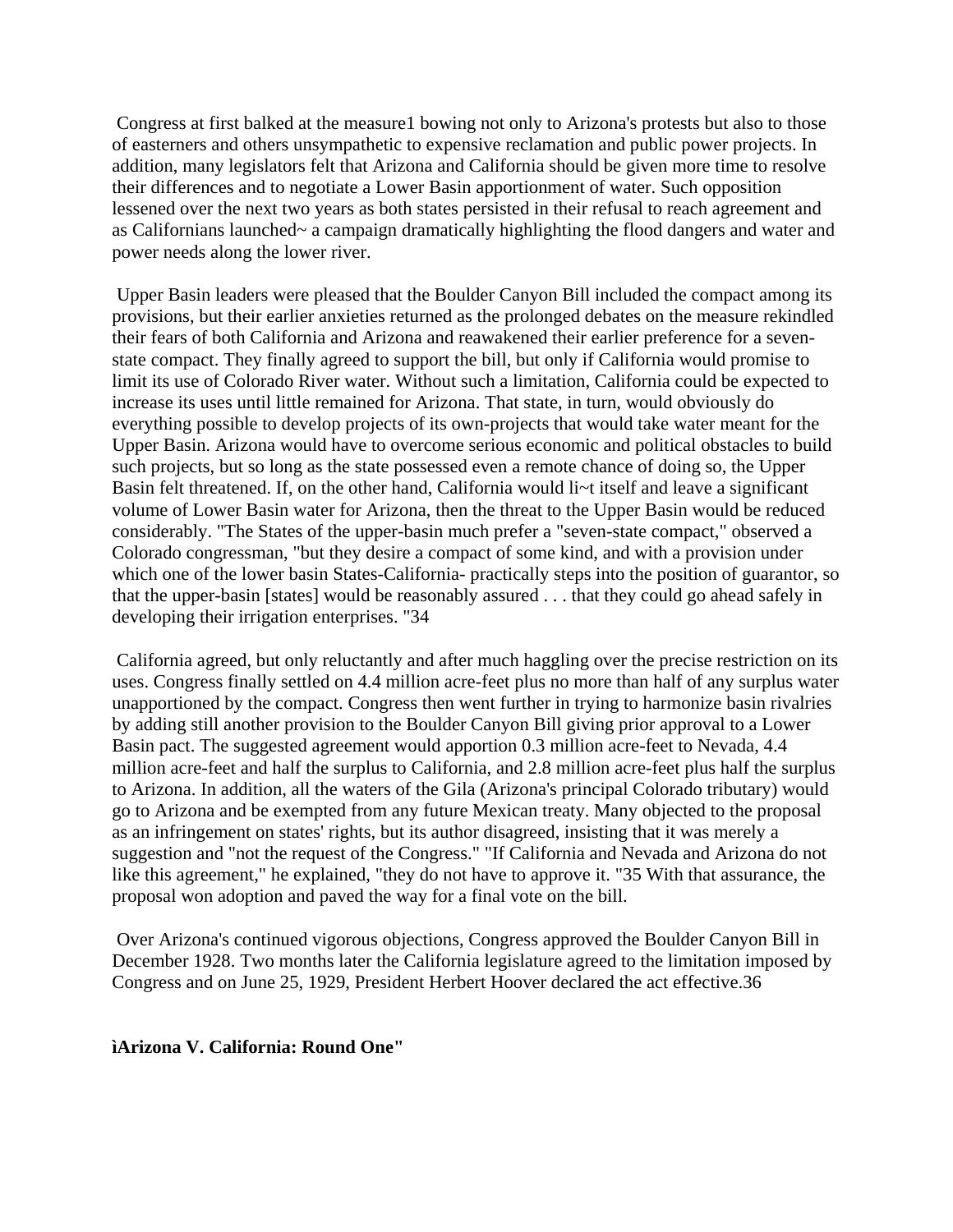Enactment of the Boulder Canyon legislation meant approval of the Colorado River Compact and authorization of the All-American Canal and a high dam on the lower river. Under the terms of the new law, construction of the dam could not begin until the federal government had obtained contracts for the hydroelectric power needed to pay for the project. Since Nevada had no market for Boulder Canyon power and Arizona had neither a market nor a desire for one, Californians in 1930 obligated themselves to purchase all the electricity and thereby underwrite the cost of the dam and power plant. The contracts permitted the federal government to draw back 36 percent of the power for use in Arizona and Nevada any time during the fifty years required to pay for the project, but until the two states asked for power, California agencies had to take all of it.37

 The Great Depression of the 1930s slowed construction, hut in 1935 Hoover Dam was completed (in more suitable Black Canyon, rather than in Boulder Canyon as originally planned) and a year later hydroelectric power reached southern California communities. In June 1941 the Metropolitan Water District of Southern California began delivering water to the coastal plain, and the next Imperial Valley residents received their first supplies through the All-American Canal. Californians delighted in these developments, which during the next three decades flowed Los Angeles to grow to three million inhabitants and the four coastal counties to attract a population in excess of ten million.35

 Arizonans looked angrily on California's rapid growth. Their state also grew during the same period, but the increases in people and economic development paled in comparison to those of California which they accused of taking water that rightly belonged to them. At first Arizonans returned to the negotiating table and tried to hammer out a Lower Basin compact with California, but the two states repeatedly failed to harmonize their differences and neither state was satisfied with the pact suggested by Congress in the Boulder Canyon Act.

 When bargaining collapsed, Arizonans turned to the US Supreme Court for help. In 1930 in the first of a series of Arizona v. California cases, they asked the courts to declare unconstitutional the Boulder Canyon Act because it violated Arizona's "quasi-sovereign rights" by authorizing construction of a dam partially in Arizona without the state's permission. Congress's claim that it had acted to improve navigation was a "subterfuge and false pretense." The Court was unimpressed: authorization of the dam came clearly within the government's power to improve navigation and represented a "valid exercise of the Constitutional power. "39 Four years later Arizonans returned to the Court and asked it to certify for later use some oral testimony on the meaning of certain sections of the Colorado River Compact. They planned to use the testimony in a future suit against California. Again the Court disappointed them: "The meaning of the Compact . . . can never be material . . . since Arizona refused to ratify. "40 Still unwilling to admit defeat, Arizonans turned once more to the Court a year later. In 1935 they asked for a judicial apportionment of the lower Colorado in which Arizona would receive an "equitable share of the water." But, as before, the justices threw out the case. The technical reason was Arizona's failure to make the US government a party to the suit. Yet even if the US had been included, the Court left little doubt that the outcome would have been the same. Unless Arizona could show that it was actually being deprived of water to which it held title, there would be no "justifiable controversy."41 With hundreds of millions of gallons flowing unused in the river, Arizona stood little chance of demonstrating that harm had been done.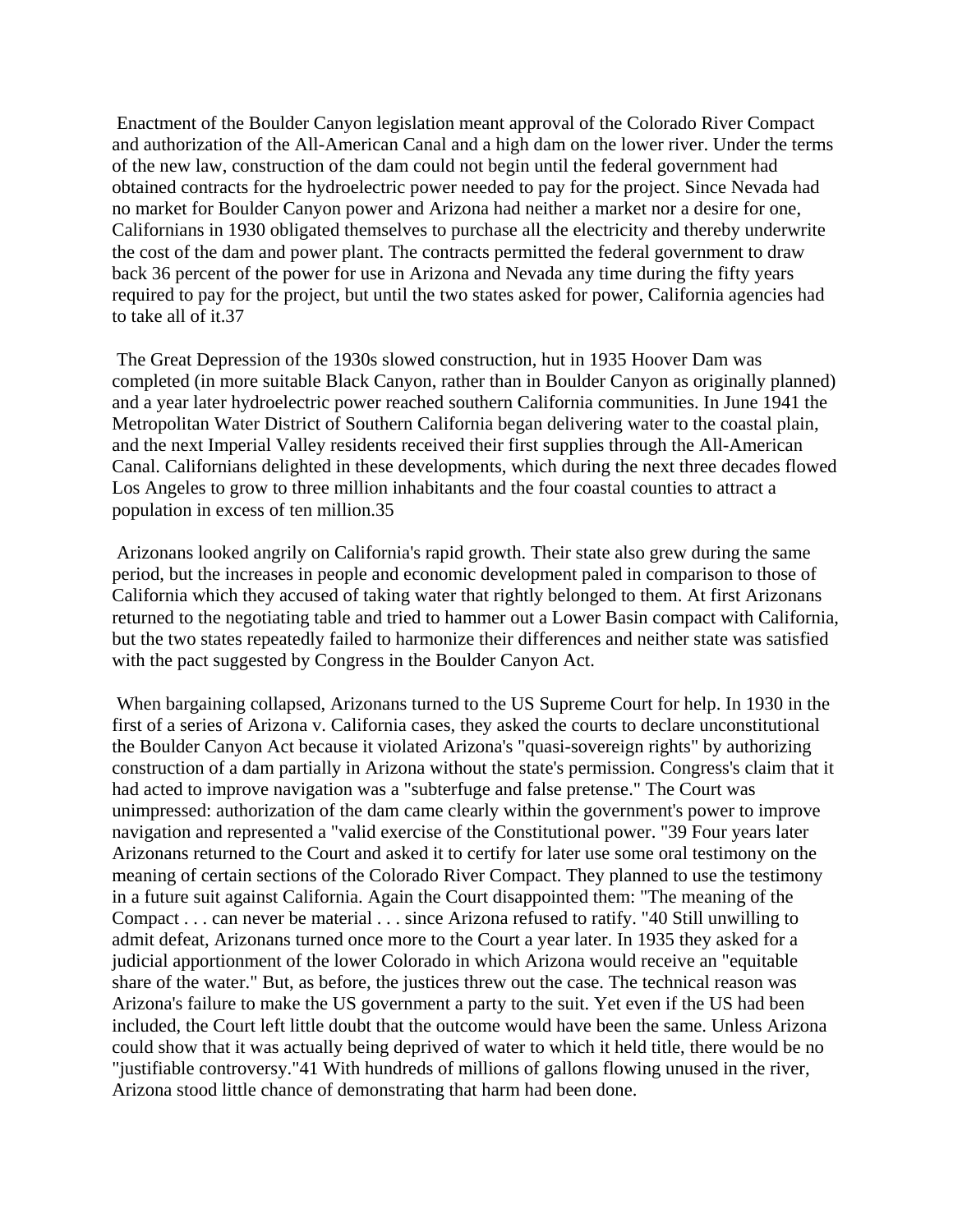Convinced at last that the Court would not provide a satisfactory solution, Arizonans reopened bargaining with California. But here, too, the old patterns of intransigence reemerged. Arizonans had not endeared themselves to their rival when in 1933 they had sent their National Guard to prevent construction of MWD's diversion works on the Colorado. The shutdown proved temporary, but the incident had hardened differences that became further embittered as first one and then another of California's projects were completed. 42 By the early 1 940s the accumulated setbacks prompted some leading Arizo-nans to reassess the state's water policy-a policy. grounded on opposition to the Colorado River Compact.

 California's advances naturally played a role in Arizona thinking, but so, too, did developments at home. The state's population had more than doubled in the two decades following the drafting of the compact. By 1944 the number of people stood at 700,000 with most of them congregated in the central part of the state near the rapidly growing cities of Phoenix and Tucson. Local water supplies were inadequate for the growth envisaged by state leaders, and in some places wells had gone dry while in others pumping had led to land subsidence.

 Electricity was in even shorter supply than water. In 1939 the Bureau of Reclamation responded to Arizona's plea for emergency power by establishing a line to Hoover Dam.43

 Arizona's decision to accept Hoover Dam electricity marked a major change in the state's policy. Leaders had delayed taking power as long as possible on the grounds that doing so would compromise their opposition to the. compact. They had found support for such resistance from private power companies that were not anxious to compete with cheaper public power. But the need for electricity proved eventually too strong to resist. In time so did the desire for water. Many Arizonans began arguing that if the state was to win support in Congress for reclamation projects of its own, Arizona would have to ratify the compact. Taking this message directly to the people of the state was Governor Sidney Osborn. "With the passage by Congress of the Boulder Canyon Project Act in 1928," Osborn declared in 1943,"the era of theorizing about the Colorado's riches has ended. Whatever our previous opinion about the best place and the best plan for utilizing its water . . . we now can only recognize that the decisions have been made, and the dam has been constructed. "44 . On February 24, 1944, the Arizona legislature unconditionally ratified the compact and reversed twenty-two years of opposition.45 State leaders then began working closely with the Reclamation Bureau to devise a major reclamation project for Arizona. The struggle now entered a new phase.

## **The Mexican Water Treaty**

Reinforcing Arizona's decision to ratify the compact was a treaty signed three weeks earlier by the United States and Mexico. On February 3, 1944, the two countries had ended nearly a half century of controversy by agreeing to divide the waters of the Colorado River. Some two thousand square miles of Mexican territory lay within the Colorado Basin, a modest amount of land when compared to the US drainage area, but it included the Mexicali Valley, one of the richest agricultural regions in Mexico.

The Mexicali Valley lies just across the border from California's Imperial Valley, and the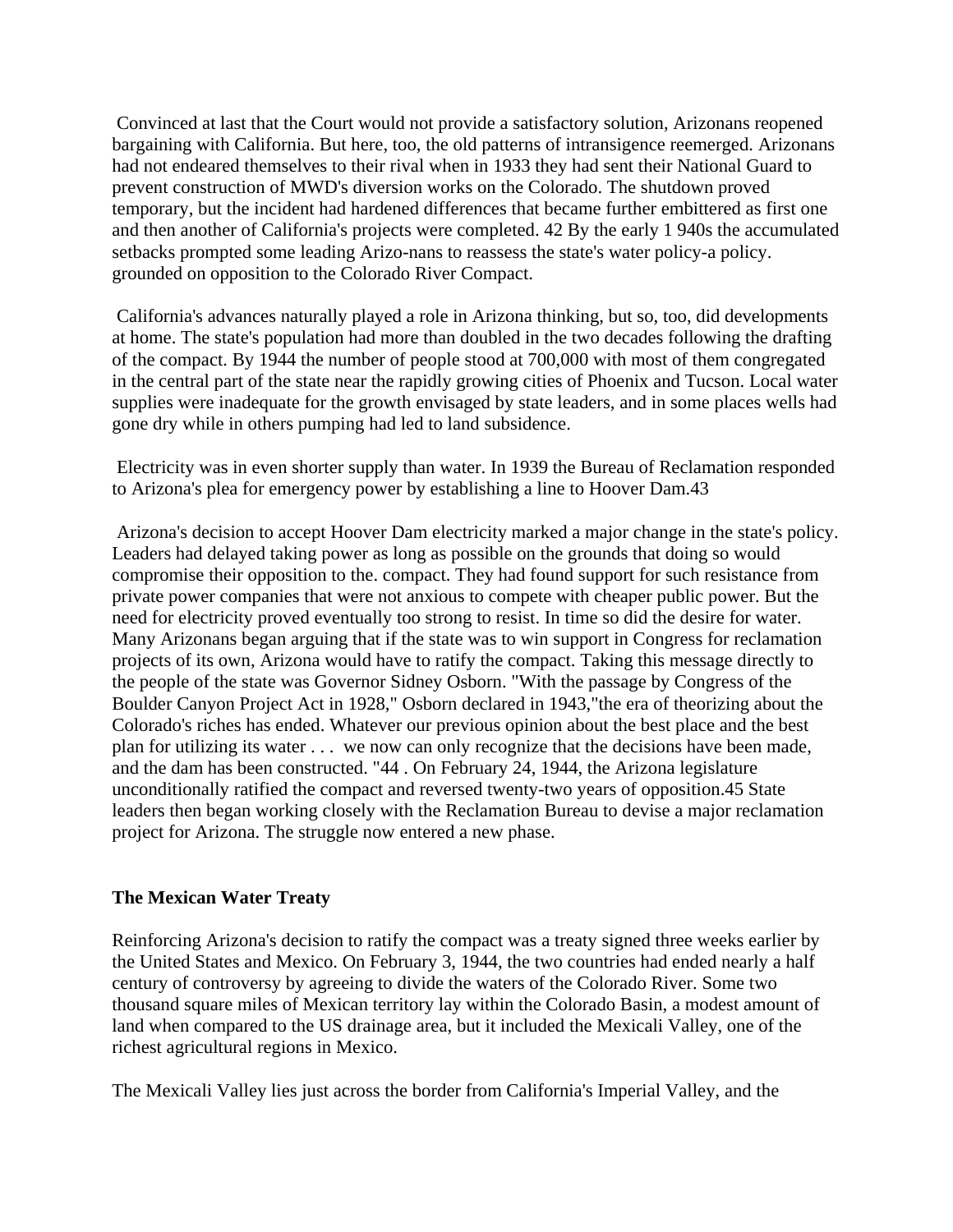development of the two areas was closely intertwined from the outset. The need to divert water south of the line and to allow landholders in Mexico up to half the flow fostered farming in the Mexicali Valley while also stimulating demands in the US for the All-American Canal. Some leaders in both countries early advocated a treaty dividing the river's waters, but negotiations seldom got beyond the preliminary stage. Complicating the task were attempts to reach a similar agreement on the lower Rio Grande, the other major river shared by the US and Mexico. In 1906, the two countries had arrived at a settlement on the waters of the upper Rio Grande (the area north of Fort Quitman, a demarcation point just below El Paso and Juarez), but talks on the lower river stalled and became increasingly tangled with those on the Colorado. While virtually all the waters of the Colorado originated in the US, the situation was almost the reverse on the lower Rio Grande where more than 70 percent of the runoff came from Mexico. The situation contained the elements for a horse trade, but neither country would compromise enough to reach a settlement. Each nation tended to approach the rivers separately and to seek the superior settlement even when this meant adopting a legal position on one river at odds with the position advanced on the other stream. During extended talks in 1929 and 1930, the US offered Mexico 0.75 million acre-feet of Colorado River water, the maximum amount she had used in any one year up to that time, but Mexico insisted on more than four times as much. When the talks collapsed, Mexico expanded her agriculture below the border while Imperial Valley farmers looked forward to the completion of the All-American Canal with which they hoped to force a settlement on Mexico. 46

 By the early 1940s both countries were anxious for an accord. The completion of the All-American Canal in 1942 and plans for a project on the lower Rio Grande that would neutralize Mexico's superior position there brought Mexican officials to the bargaining table. The US sought to put a limit on Mexico's Colorado River uses, which had doubled during the previous decade and could be expected to increase further as a result of Hoover Dam's regulation of the river. Only when Americans began using virtually the entire flow-and that might not be for decades-would the All-American Canal become an effective weapon. The US government, enmeshed in the crisis of World War II, also believed that a settlement of the water dispute would significantly advance the Good Neighbor Policy of President Franklin D. Roosevelt.

 After months of bargaining during which the State Department consulted frequently with leaders in the Colorado Basin states, the two nations signed a treaty in February 1944. Mexico received 1.5 million acre-feet, an amount slightly less than the State Department believed that country was then using. 47

 Californians greeted the news with anger. They claimed Mexico deserved only 0.75 million acre-feet, the maximum amount that it had used prior to the completion of Hoover Dam in 1935 and the amount offered in the unsuccessful negotiations of 1929 and 1930. Behind California's strong opposition was the belief that Mexico was being given water that would mostly come from California. The state had limited itself to 4.4 million acre-feet plus half the surplus, and California was currently using nearly a million acre-feet of surplus water. California's calculations indicated there would be little or no surplus remaining if Mexico received the amount promised in the treaty. 45

While Californians fought vigorously to prevent US Senate approval of the agreement, the other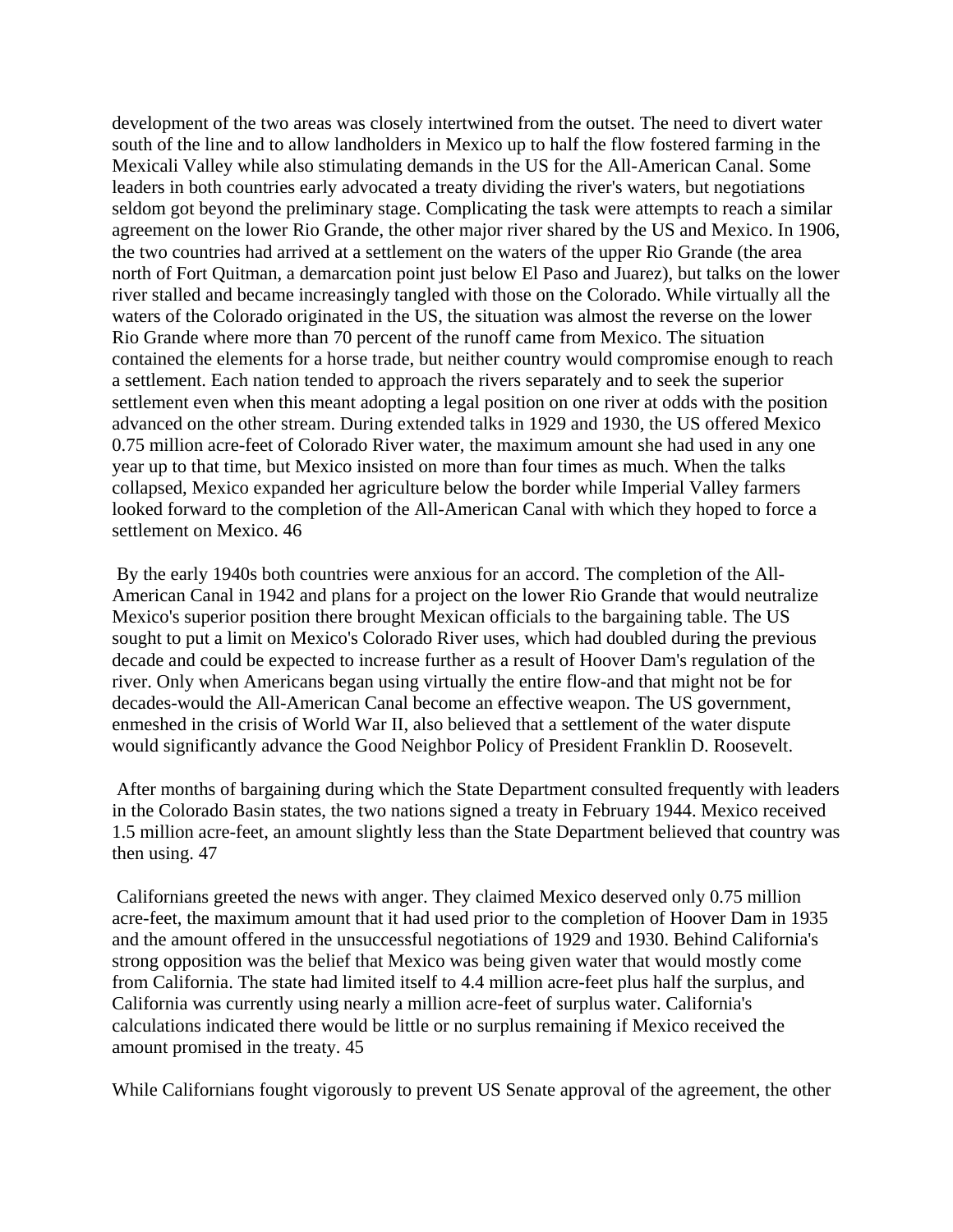basin states advocated ratification. They feared that Mexican uses would increase further and perhaps encroach on the basic compact allocations if a settlement were not obtained. Even Arizona, which also had designs on surplus water, endorsed the treaty. Arizonans, unlike Californians, had not built expensive aqueducts with capacities to carry surplus waters to the state. Moreover, Arizonans, who had now ratified the compact, shared the upper states' desire to safeguard the basic allocations in that agreement. Support also came from those worried about the harm that would be done to the Good Neighbor Policy by a rejection of the treaty. Repercussions would be more serious than in earlier years since Mexicans, not American capitalists, were now farming the Mexicali Valley. In 1938 the Mexican government had expropriated most of the land belonging to the Chandler syndicate and the remainder had been disposed of a few years later. Additional advocates of the treaty were Texans on the lower Rio Grande who were pleased with the provisions allocating water on that stream and providing for orderly international development.

The broad support, together with pressure from the White House, overwhelmed the California Opposition. On April 18,1945, the Senate approved the treaty by a vote of seventy-six to ten. Five months later, on September27, the Mexican Senate voted unanimous approval. 49

## **Upper Basin Compact: Harbinger of Development**

The Mexican treaty, Arizona's ratification of the compact, and California's rapidly increasing uses of Colorado River water forcefully reminded the upper states of their own reclamation ambitions. Colorado had already taken the lead in 1937 by winning congressional approval of the Colorado Big Thompson Project, a plan for transporting water out of the basin to the cities and farms on the eastern slope of the Rockies. Other projects awaited a feasibility study authorized by the Boulder Canyon Act but delayed by the onset of World War II. Finally, in March 1946, the Reclamation Bureau issued the long-awaited study. The message proved disconcerting: many possible projects existed on the headwaters but there was not enough water for all of them. Until the upper states determined their individual rights the Bureau refused to approve any proj ects.50

Within four months, the governors of the Upper Basin states had authorized negotiation of a compact to apportion their share of the river's waters. After two years of gathering data and holding public hearings, delegates gathered in Vernal, Utah, in July 1948 to draft an agreement. Three weeks of negotiations produced a pact apportioning the Upper Basin water on a percentage basis: 51.75 percent to Colorado, 23 percent to Utah, 14 percent to Wyoming, and 11.25 percent to New Mexico. The use of percentages reflected uncertainty over how much water would remain after the Upper Basin had fulfilled its obligation to the lower states and, if the surplus proved insufficient, to Mexico. Only Arizona, which had a small section of the state in the Upper Basin, received a specific volume-fifty thousand acre-feet. Unlike the compact of 1922, the Upper Basin agreement provided for the creation of an interstate agency, the Upper Colorado River Commission, charged with determining the water uses of each state and with reducing diversions if that should become necessary to meet the obligations to the Lower Basin.51

The delegates circulated the draft agreement among their respective state governments, which gave the go-ahead for the formal signing in Santa Fe on October 11,1948. By early 1949, the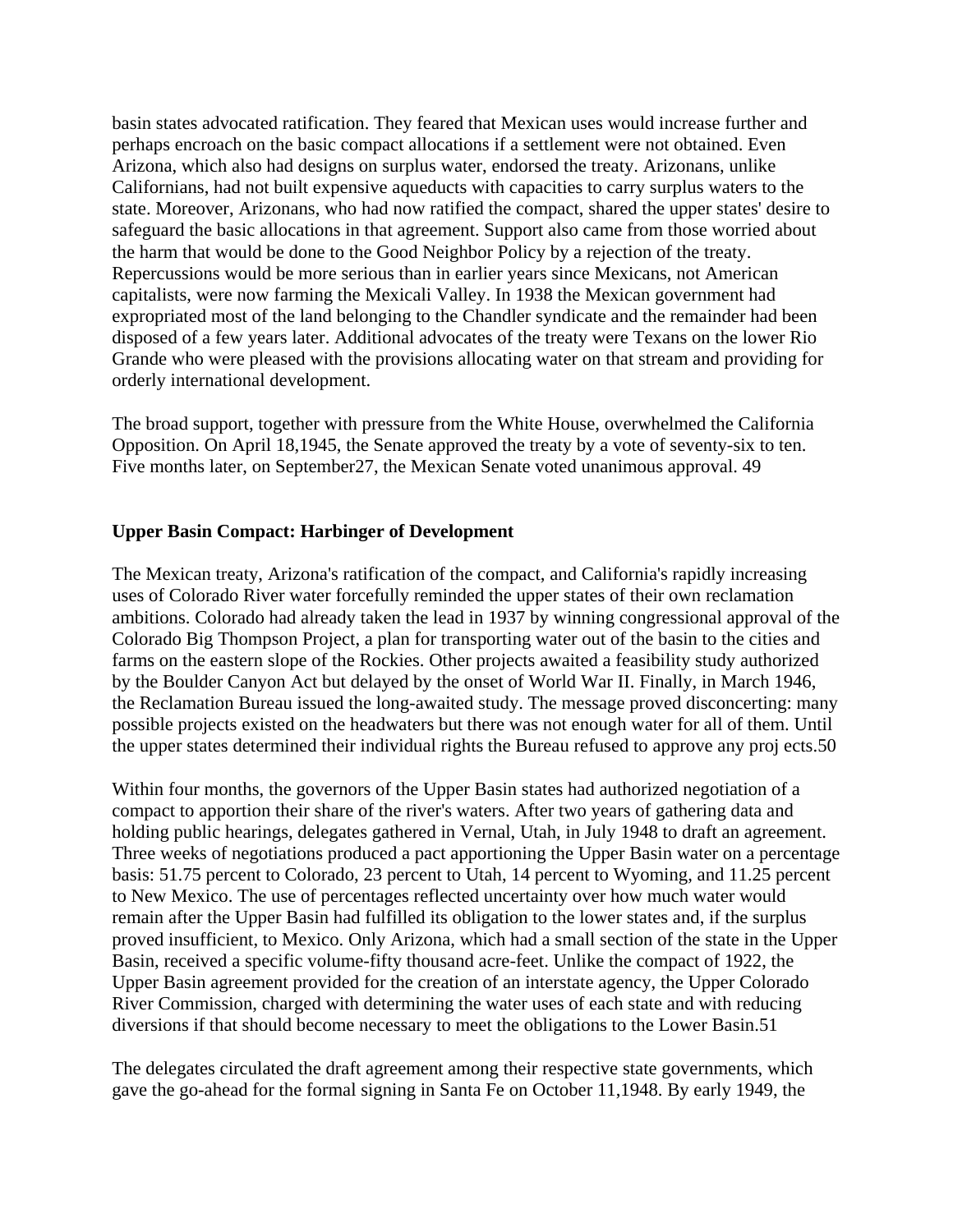pact had received the approval of all the upper-state legislatures and Congress. 52 Upper Basin leaders now joined with Reclamation Bureau officials to obtain major new reclamation projects for their region.

In early 1952 the first Colorado River Storage Project Bill reached Congress. It called for a billion-dollar dam-building program with major reservoirs at Echo Park on the Green River and at Glen Canyon on the main stream near the Arizona-Utah border. The bill immediately aroused opposition from southern Californians who viewed any significant developments on the upper river as threats to their own water uses. More recent measurements of flow had been calling into question the rosy forecasts on which the 1922 compact had been based. Major opposition also emerged nationwide and focused on the Echo Park reservoir, which would flood the unique and beautiful canyons of Dinosaur National Monument. The alarm escalated into the biggest battle over wilderness preservation since John Muir had tried t9 keep a dam out of Hetch Hetchy Valley at the turn of the century. The contest was essentially a civil war in which both sides labeled themselves"conservationists." While one side campaigned for conservation for use through dams and hydroelectric power, the other argued for conservation through preservation of unique wilderness areas. The struggle took on added intensity when opponents elevated Echo Park to the status of a test case that they believed would shape national policy for decades.53

 After several years of struggle, the bill's advocates finally conceded that Echo Park would have to go. Opposition in the House proved unmovable, and preservationists began threatening to campaign against other dam sites mentioned in the bill. The measure that finally cleared Congress in 1956 eliminated Echo Park and seemed to reflect an unequivocal preservationist victory: "It is the intention of Congress that no dam or reservoir constructed under the authorization of the Act shall be within any National Park or Monument."54 Within a short time, however, it became clear that the victory was far from complete. Preservationists viewed their acquiescence to the other major dam in the bill at Glen Canyon as a serious mistake that cost the loss of a remarkable wilderness area. Their disappointment intensified several years later when they failed to prevent the water rising behind Glen Canyon Dam from flooding Rainbow Bridge National Monument in southern Utah.55 The congressional proviso in the 1956 measure appeared to be a dead letter.

 Under the resulting Colorado River Storage Project Act of 1956, Glen Canyon became the "cash register" generating most of the revenue through the sale of hydroelectric power to build a dozen so-called participating projects elsewhere in the Upper Basin. The largest was the Central Utah Project outside the basin, which was to receive water for nearly 144,000 acres of new land and a supplementary supply for almost 243,000 acres. By 1963 Glen Canyon Dam had been completed and Lake Powell had been brought into existence behind it. The act also authorized dams for three tributarie~Blue Mesa on the Gunnison, Flaming Gorge on the Green, and Navajo on the San Juan. Additional legislation in 1962 and 1964 further rounded out Upper Basin desires by authorizing the San Juan~hama, Navajo, Fryingpan~ Arkansas, Savery-Pot Hook, Bostwick Park, and Fruitland Mesa proj ects.56

## **"Arizona V. California: Round Two"**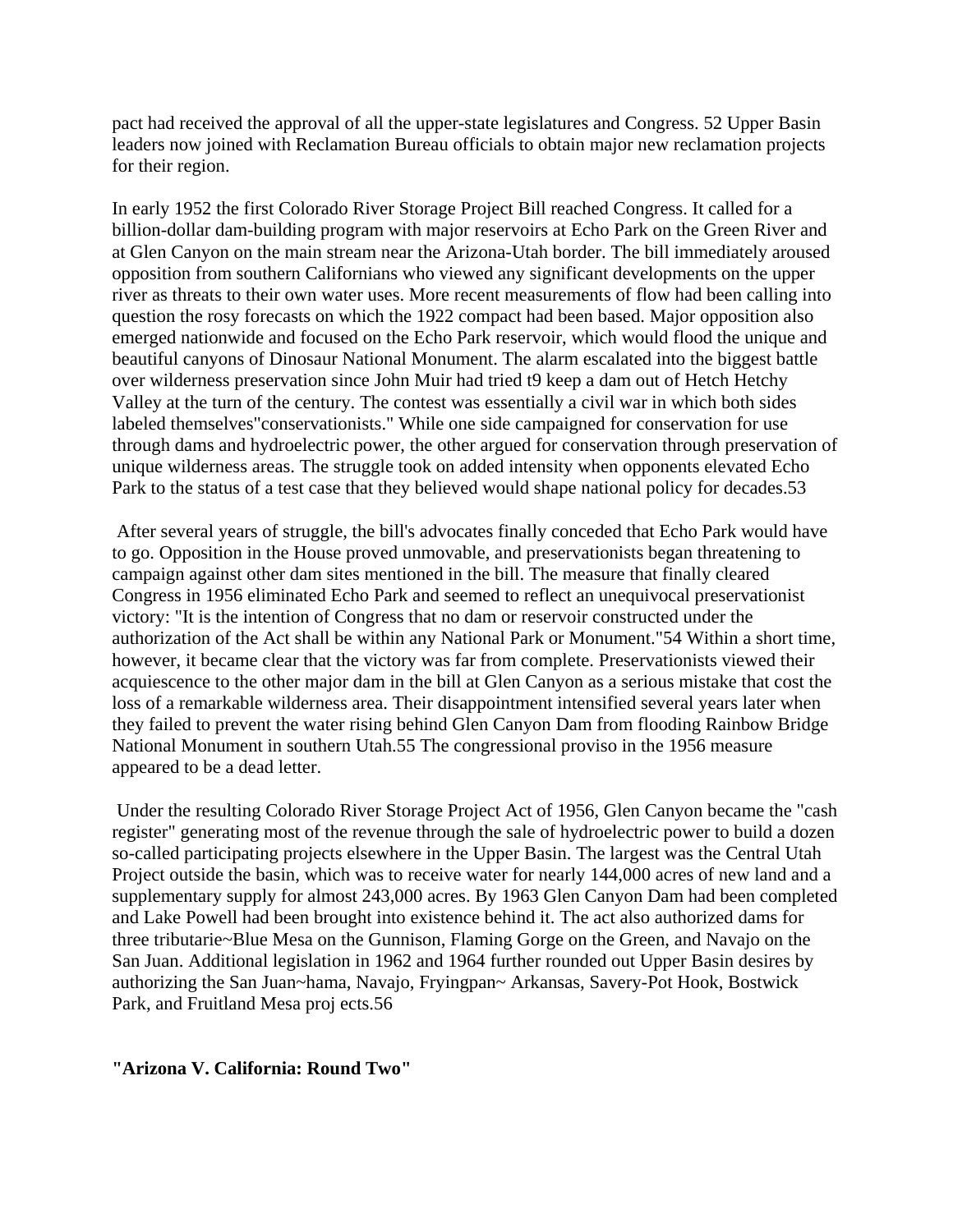The Upper Basin's success in obtaining reclamation projects aroused envy and concern in Arizona. That state had approved the compact in 1944 and three years later greeted enthusiastically the Reclamation Bureau's plan for a massive undertaking, the Central Arizona Project (CAP). The plan resurrected and now deemed economically feasible the old high-line canal scheme advocated by former Governor Hunt. The project called for a 241-mile-long aqueduct to transport some 1.2 million acre-feet to the rapidly growing Phoenix and Tucson areas. When Arizonans introduced a bill in Congress to authorize the CAP, they encountered stiff opposition from Californians who argued that "Arizona was attempting to use water that did not belong to the state. This time dissension centered on conflicting interpretations of the 1922 compact. The differing claims caused Congress to refuse approval )f the CAP until the two states had resolved their differences. Congress did not want to invest in a project for which there might be no water,57

 The news bitterly disappointed Arizonans. While the Upper Basin, California, and Mexico were moving ahead with their projects, Arizonans had remained stymied. They believed their only recourse was to appeal once more to the US Supreme Court.

When Arizona filed suit in 1952, it asked the Court for a judicial apportionment of the Lower Basin's water. When it had made a similar plea in 1935 the Court had refused to act on the grounds that no actual harm was being done since the volume of water exceeded current uses. Seventeen years later the flow still exceeded uses, but this time Arizona succeeded in persuading the justices that the state would suffer serious harm if the dispute with California were not resolved.

The subsequent trial proved to be among the most complicated and hotly contested in Supreme Court history. It lasted eleven years, required the services of a special master, cost nearly five million dollars, and resulted in major shifts in position as the two states jockeyed for advantage. Some 340 witnesses testified and nearly 50 lawyers participated before the opinion was finally announced on June 3, 1963, followed by the decree on March 9,1964.

The decision represented a tremendous victory for Arizona, although the nature of the victory took nearly everyone by surprise. The Court grounded its opinion not on the compact, but rather on the Boulder Canyon Act. In that measure, declared the Court in its five-to-three decision, Congress ''intended to and did create its own comprehensive scheme for . . . apportionment." According to the justices, Congress in 1928 had not merely suggested a Lower Basin compact; it had actually authorized the Secretary of the Interior to use his contract power to implement a Lower Basin agreement-an agreement "leaving each State its tributaries" and an agreement in which "Congress decided that a fair division of the first 7,500,000 acre-feet of. . . mainstream waters would give 4,400,000 acre-feet to California, 2,800,000 acre-feet to Arizona, and 300,000 to Nevada. "58 By awarding Arizona all the water in its tributaries plus 2.8 million acre-feet, the Court gave the state virtually everything that it had unsuccessfully sought during the negotiations for the 1922 compact.

Californians reacted angrily to the decision, accusing the Court of misreading the intent of Congress and eroding the rights of the states. They correctly noted that the decision represented the first time that the Court had interpreted an act of Congress as apportioning rights to interstate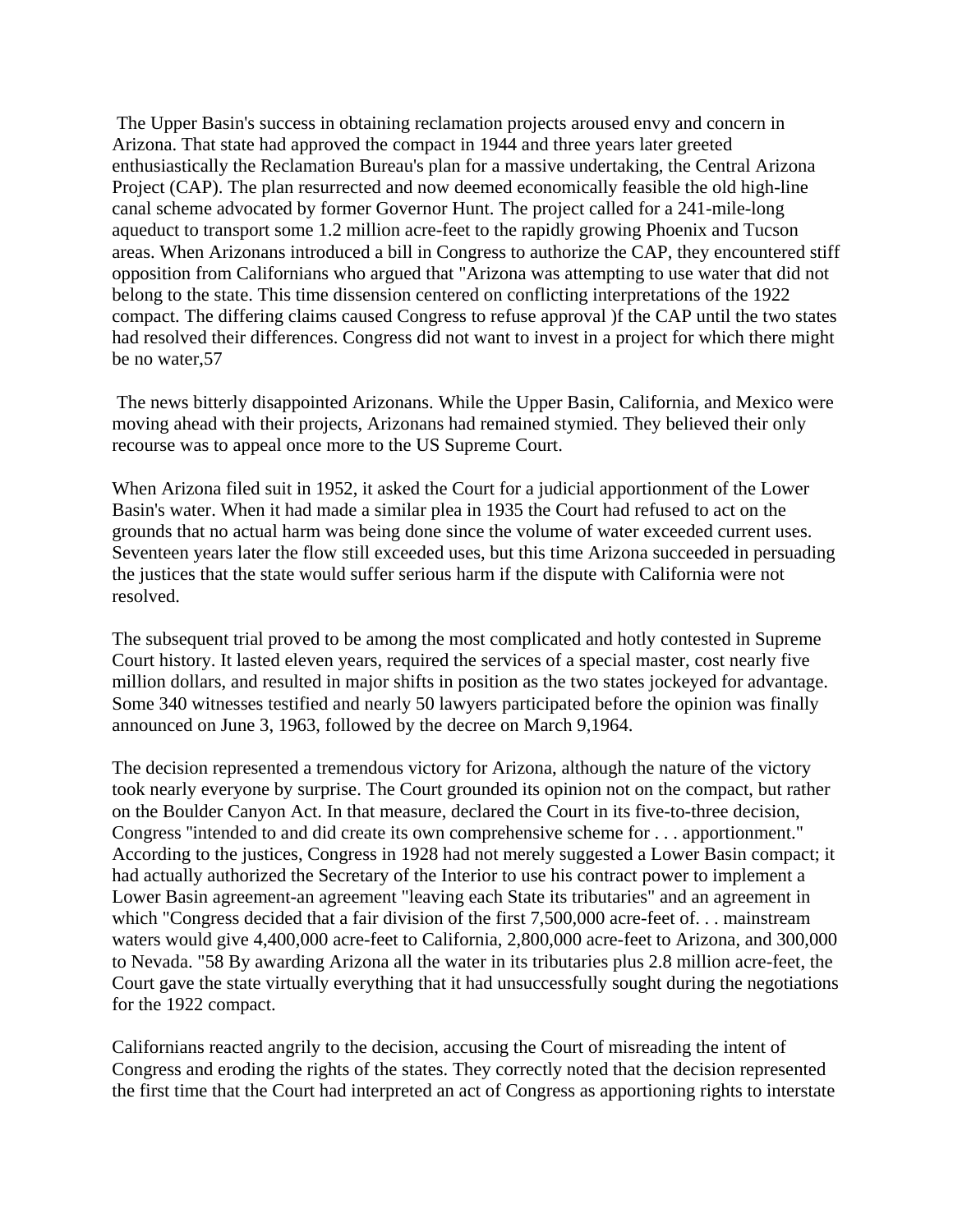streams. Water rights had earlier been determined only by interstate compact or by the Supreme Court itself. Now a third way had won approval, even though it would have amazed the Congress of thirty-five years earlier to know what it was supposed to have done.59

Another surprise was the Court's decision on how future surpluses and shortages would be allocated. Responsibility would rest with the Secretary of the Interior, who would not only apportion surpluses and shortages among the states but also among the users within each state. The latter marked an especially sharp break with tradition. Since states had always determined the water laws applicable to their citizens, they had naturally also determined the water rights of those citizens. But now the Court held that Congress had empowered the Secretary of the Interior to determine those rights when water had been secured by contract from federal reclamation projects.

In explaining Congress's authority over apportionment, the Court pointed to the navigation clause of the Constitution, but it also hinted that Congress could invoke the "general welfare" clause to divide the waters of non-navigable as well as navigable streams.60 The decision thus increased dramatically Congress's authority over the nations rivers. More importantly from the point of view of Arizonans, it seemed at long last to pave the way for the Central Arizona Project.

# **"Arizona V, California" and the American Indian**

The decision in Arizona v. California proved almost as much a victory for American Indians as for Arizona. The Indians had long been overlooked in Colorado River matters, but following World War II they reemerged in the public consciousness as white Americans grappled uneasily with the social and economic inequities of the nation's ethnic minorities. When Arizona filed suit in 1952, the federal government intervened to protect its interests and also to defend the rights of the Indians living on the twenty-five reservations in the Lower Basin. Government lawyers asked for sufficient water to maintain not only Indian reservations, but, in addition, the national forests, parks, recreational areas; and other governmental holdings. Specifically for the Indians, the government demanded enough water to develop all the irrigable lands on the reservations.

The Court upheld the contentions of the federal attorneys, al-

though in doing so it restricted its decision to the five reservations along or near the main stream-Chemehuevi, Cocopah, Yuma, Colorado River, and Fort Mohave-and left to the future the ultimate fate of the other reservations. Implicitly, however the opinion had far -reaching implications for Indians elsewhere. Invoking a principle laid down in the 1908 case of Winters v. United States, the justices held that the five lower-river reservations "were not limited to land but included waters as well. . . . It is impossible to believe that when Congress created the great Colorado River Indian Reservation and when the Executive Department of this Nation created the other reservations they were unaware that most of the lands were of the desert kind-hot, scorching sands-and that water from the river would be essential to the life of the Indian people and to the animals they hunted and the crops they raised. " In determining the volume of water set aside, the Court adopted the government's position. "How many Indians there will be and what their future needs will be can only be guessed. We have concluded . . . that the only feasible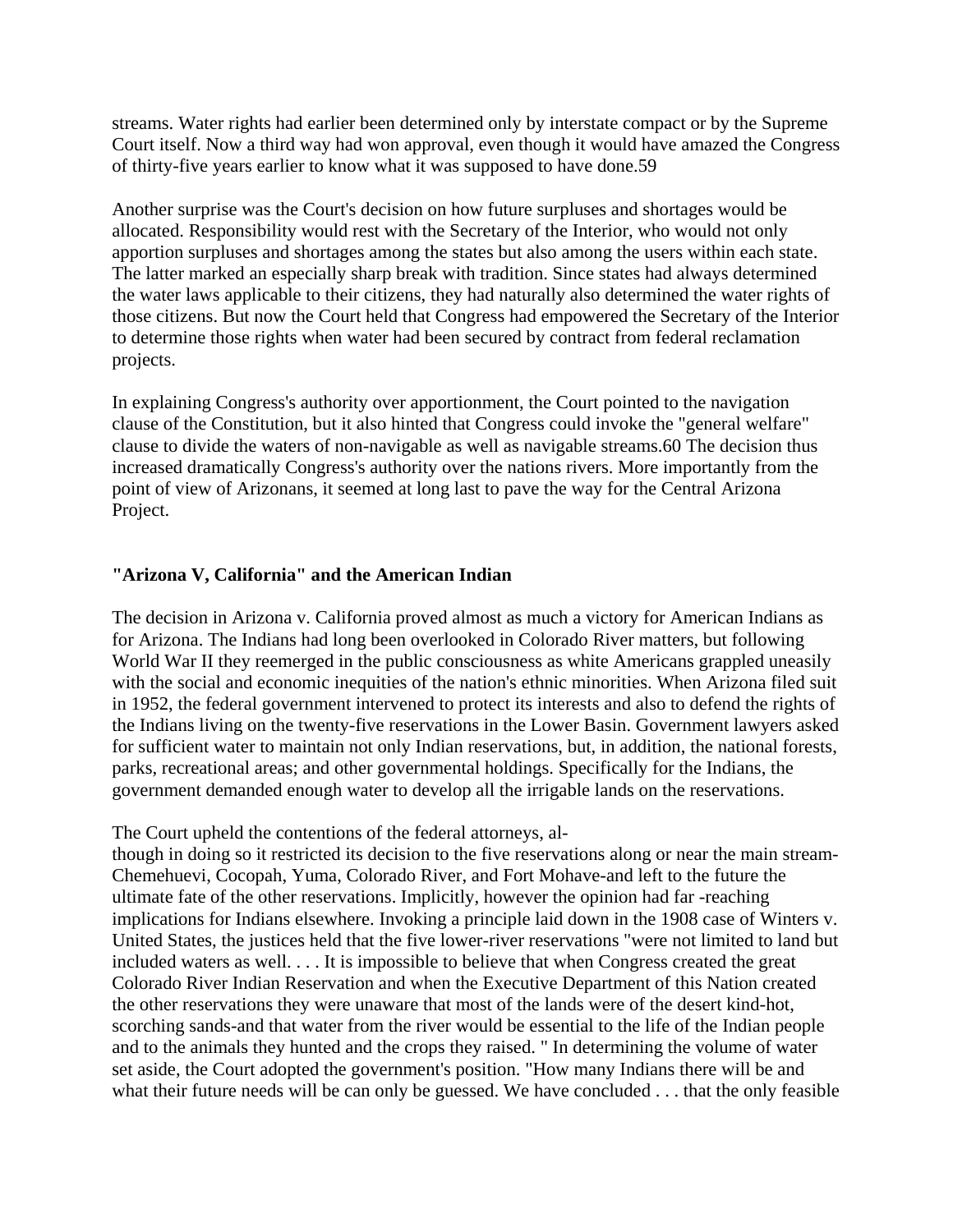and fair way by which reserved water for the reservations can be measured is irrigable acreage. "61 Although the measurement of the right was irrigable acreage, the Court held in a later supplemental decree that the Indians were not restricted in the uses to which they could put their water.62 Reason, rather than agriculture, seemed to emerge as the ultimate test.

The 1963 decision also stipulated that Indian uses were to be charged against the state in which a reservation was located. This especially disturbed Arizona where most of the Indian land was located, but it pleased none of the basin states. In addition, the Court held that the Indian rights dated from the establishment of a reservation and was superior to later non-Indian rights, including those rights based on uses initiated before the Indians had begun diverting water. Thus the Court held (and in so doing reaffirmed the earlier Winters decision) that the Indian rights existed whether or not the Indians were actually using water and continued unimpaired even if the Indians should cease their uses. Since some of the Indian lands along the lower river had been Set aside as early as 1865 and none later than 1917, the decision left the Indians in an almost impregnable legal position.

But the Indians soon learned that a legal right did not guarantee them water. A decade after the decision, the Indians were farming

only about half their irrigable acreage. By the later 1970s the amount was closer to 60 percent, but the Indians themselves had developed less than 8 percent. The remainder was in the hands of non-Indian leaseholders. The major reasons for this situation were Indian poverty and non-Indian pressure on the federal government. The Indians were unable to finance expensive irrigation projects themselves, and Congress was reluctant to help because of pressure from non-Indians op posed to Indian projects that would divert water from their cities and farms. The Colorado River Indian Irrigation Project, for example, was initiated in 1865 but remains uncompleted primarily because of lack of funds. Not surprisingly, when Indian lands on the lower river have been developed, it has usually been because tribes have entered into long-term leasing arrangements with non-Indians. 63

Another disappointment to Indians on the lower Colorado was the 1983 Supreme Court decision on the extent of the irrigable acreage on the reservations. For two decades Indians and non-Indians debated sharply, with the Indians offering one set of figures and the non-Indians insisting on another and lower set. In 1979 the Supreme Court turned the dispute over to a special master who three years later recommended that the Court uphold Indian claims that would permit them to receive some 1.2 million acre-feet or about a third more water than had been awarded nearly twenty years earlier in Arizona v. California. In a five-to-three decision, the Court in 1983 rejected the recommendation, explaining that it violated the spirit of res judicata: "Recalculating the amount of practicably irrigable acreage runs directly counter to the strong interest in finality in this case." Besides, the Court observed, more water for the Indians "cannot help but exacerbate potential water shortage problems" for non-Indians. 64

Elsewhere in the Colorado River Basin, Indians have sometimes bargained away potential rights in order to obtain congressional support for projects. The Navajos, the nation's largest tribe, did so in 1957 when the tribal council, in exchange for congressional approval of the Navajo Indian Irrigation Project, agreed to waive its priority on the San Juan River 'and to share water shortages proportionately with non-Indians. A decade later the Navajos entered into still another agreement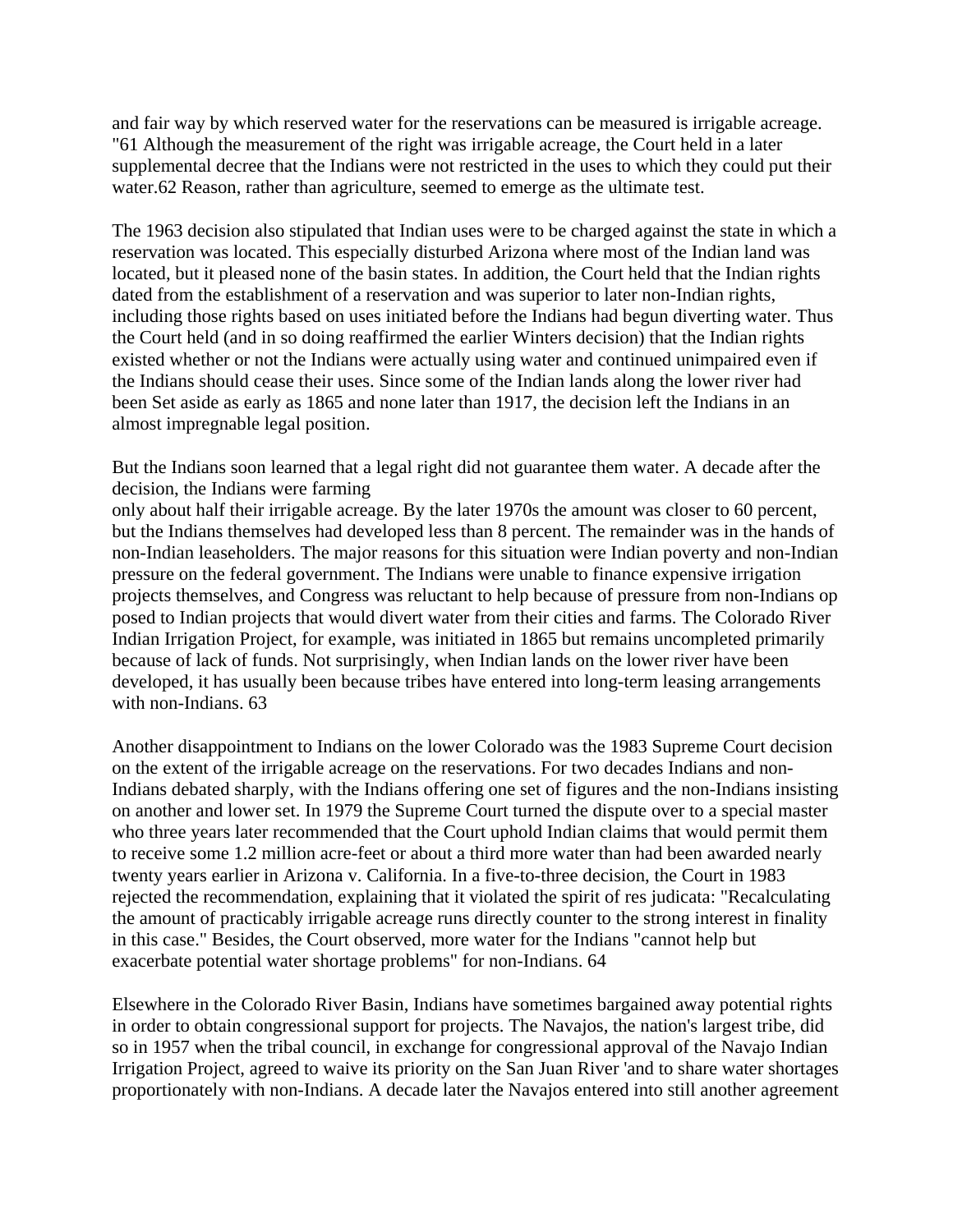which compromised their claims and became the subject of sharp controversy. In exchange for the construction of a power plant on the reservation and the jobs and revenue it would provide, the Navajos agreed to limit their demands to the water of the upper Colorado to fifty thousand acre-feet. The limitation was for the life of the power plant (now in operation) or for fifty years, whichever ended first. Many Navajos subsequently attacked the agreement, claiming that the federal government failed to fully inform the tribal council about valuable potential rights that it was surrendering.65 In recent years, the Navajos have employed engineers and attorneys to prepare a water rights case against the basin states and the federal government, Some observers believe that the suit, if filed, will be for at least five million acre-feet. 66 The outcome of such litigation, as well as of suits now being contemplated by other tribes, is impossible to determine. What is clear is that Indians can no longer be ignored in future planning for the Colorado River.

## **The CAP: Catalyst for Basinwide Development**

Arizona v. California proved a boon-at least legally-for Indians, but Arizonans were the major beneficiaries. As victors in their decade-old struggle with California, they optimistically returned to Congress for authorization of the Central Arizona Project. Approval did not come easily, however. Californians had lost the Supreme Court battle in 1963, but their large delegation in the House of Representatives doggedly held up the Arizona project for five years. Behind the California resistance was the conviction of state leaders that earlier estimates of stream flow had been grossly overestimated. Instead of 16.4 million acre-feet at Lee's Ferry, the runoff, according to more recent estimates, was closer to fourteen million acre-feet. This meant that under conditions of full development, the Lower Basin would receive at Lee's Ferry only the seventyfive million acre-feet over a ten-year period as guaranteed in the 1922 compact. Adjustments for evaporation losses, Indian claims, and the Mexican treaty obligation could be expected to reduce the available supply even further.67

But Californians were willing to bargain. As the price for dropping their opposition to CAP, they demanded a first priority for California's apportionment of 4.4 million acre-feet. In effect, Arizonans would have to promise to regulate CAP diversions so that Californians never received less than that amount. No one missed the point: California boldly sought to regain some of the ground lost in the 1963 Court decision.

Arizonans reluctantly acquiesced. Like Californians, they were uneasy about the adequacy of the water supply, but their desire for the CAP outweighed their uneasiness. The water diverted to the CAP, they promised Californians in a provision added to the bill, "shall be so limited as to assure the availability" of the 4.4 million acre-feet allocated to California.

Arizona had to mollify more than California. The concern about the water supply had spread to the Upper Basin. If the river flow at Lee's Ferry was only about fourteen million acre-feet, as many now suspected, then the upper states, after fulfilling their obligation to the Lower Basin, would receive 6.5 million acre-feet, a million acre-feet less than anticipated in the 1922 compact. Their share could drop even further after allowing for evaporation losses, the Mexican treaty, and Indian claims. Worried that such water-supply estimates might later prevent them from obtaining projects on their own, they tied their fortunes to the Arizona bill. They agreed to support it but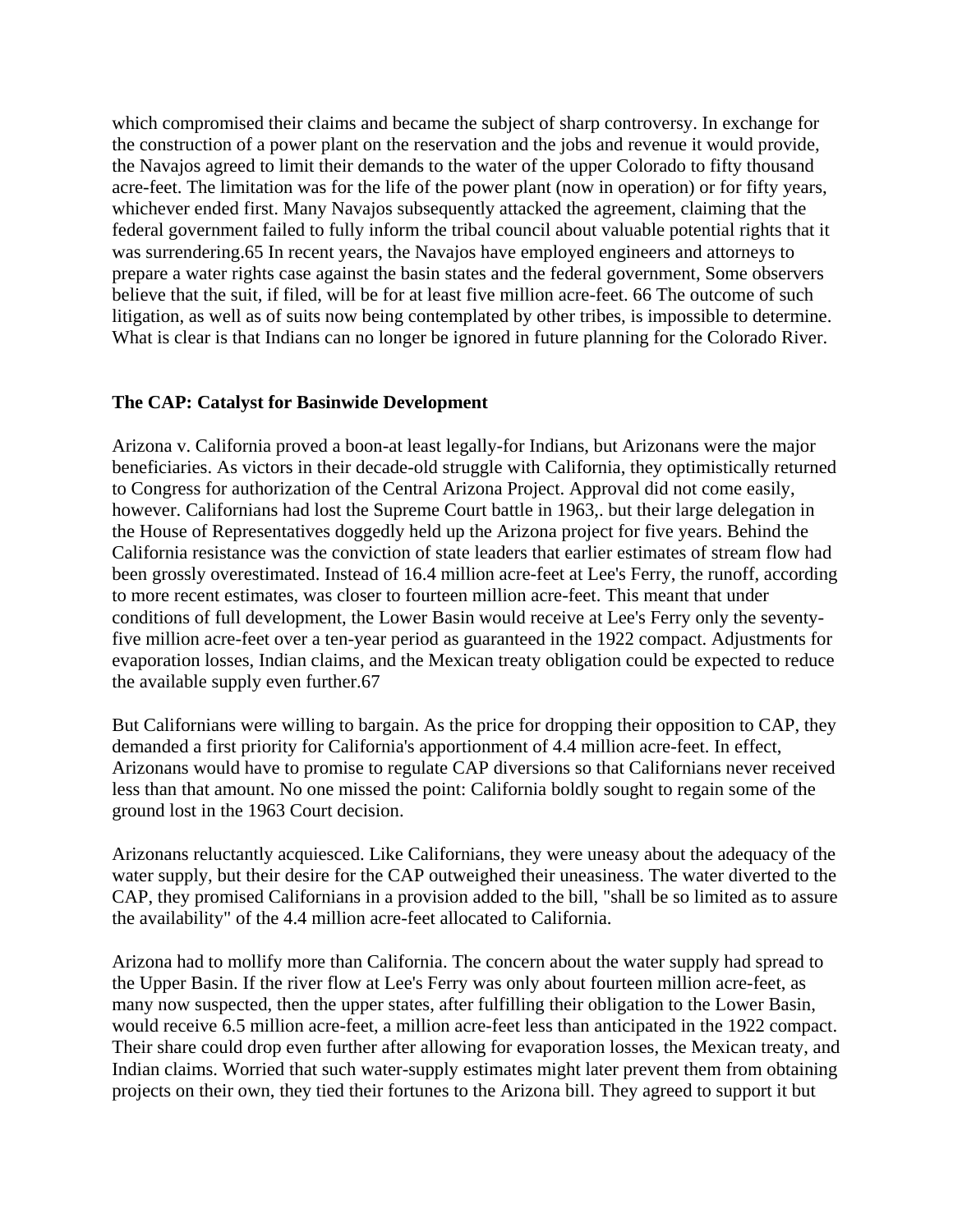only in exchange for a provision authorizing five projects for the Upper Basin-Animas-LaPlata, Dolores, Dallas, West Divide, and San Miguel. This would bring to twenty-one the number of "participating projects" authorized by Congress for the Upper Basin since l956.~

The maneuvering for concessions produced a bill authorizing projects for which the water supply was likely to be inadequate. This possibility prompted the basin states to close ranks behind another provision directing the Bureau of Reclamation to study ways of bringing water into the Colorado River Basin from other river systems. Strong opposition came from environmentalists and especially from leaders in the Pacific Northwest who knew that Bureau officials viewed the Columbia River as the probable source of a supplementary supply. Although the opponents failed to delete the provision, they succeeded in obtaining a ten-year ban on interbasin studies.

Satisfying the various water interests in the basin proved to be only one of the obstacles facing the CAP advocates. In the public's mind, the most controversial aspect of the legislation involved two proposed dams, one at Marble Canyon just east of the main gorge of the Grand Canyon, and the other at Bridge Canyon, a short distance west of Grand Canyon. The principal purpose of the dams would be

to generate hydroelectricity to provide revenue for building the CAP and power to pump the water into Central Arizona. Both dams would flood scenic areas, and the reservoir behind Bridge Canyon would inundate portions of Grand Canyon National Park and Grand Canyon National Monument. Environmentalists waged a vigorous, national campaign against the dams that was reminiscent of the struggle over Echo Park. The furor finally forced the deletion of the dams. In their place was substituted a coal-fired power plant to be built at Page in northern Arizona. 69

As finally amended, the CAP legislation emerged as the Colorado River Basin Project Bill. In September 1968, the billion-dollar-plus package of compromises received congressional approval. 70

Uncertainty over the adequacy of the water supply for the CAP as well as concern about the project's impact on the environment resulted in only small annual appropriations for actual construction. By the early 1 980s the slowdown in the nation's economy had added to the delay, but by then the coal-fired plant had been built (emitting air pollutants over Grand Canyon, Zion, Cedar Breaks, and Bryce that caused environmentalists to regret having given their earlier approval) and completion of the CAP to the Phoenix area was scheduled for late 1985 and to the Tucson area for the early l990s. In the Upper Basin, nine of the twenty-one participating projects had been completed by 1971 and work was continuing on most of the others in the early l980s. Construction crews on the ambitious Central Utah Project had by early 1985 finished a tunnel through the Continental Divide and were under contract to complete the final segments of the 37 mile-long Strawberry Aqueduct.71

# **Salinity Controversy with Mexico**

Even before construction had begun on the CAP or on most Upper Basin projects, the United States had become embroiled once more in a controversy with Mexico, this time over the quality of the runoff reaching that country. The 1944 treaty had guaranteed Mexico 1.5 million acre-feet,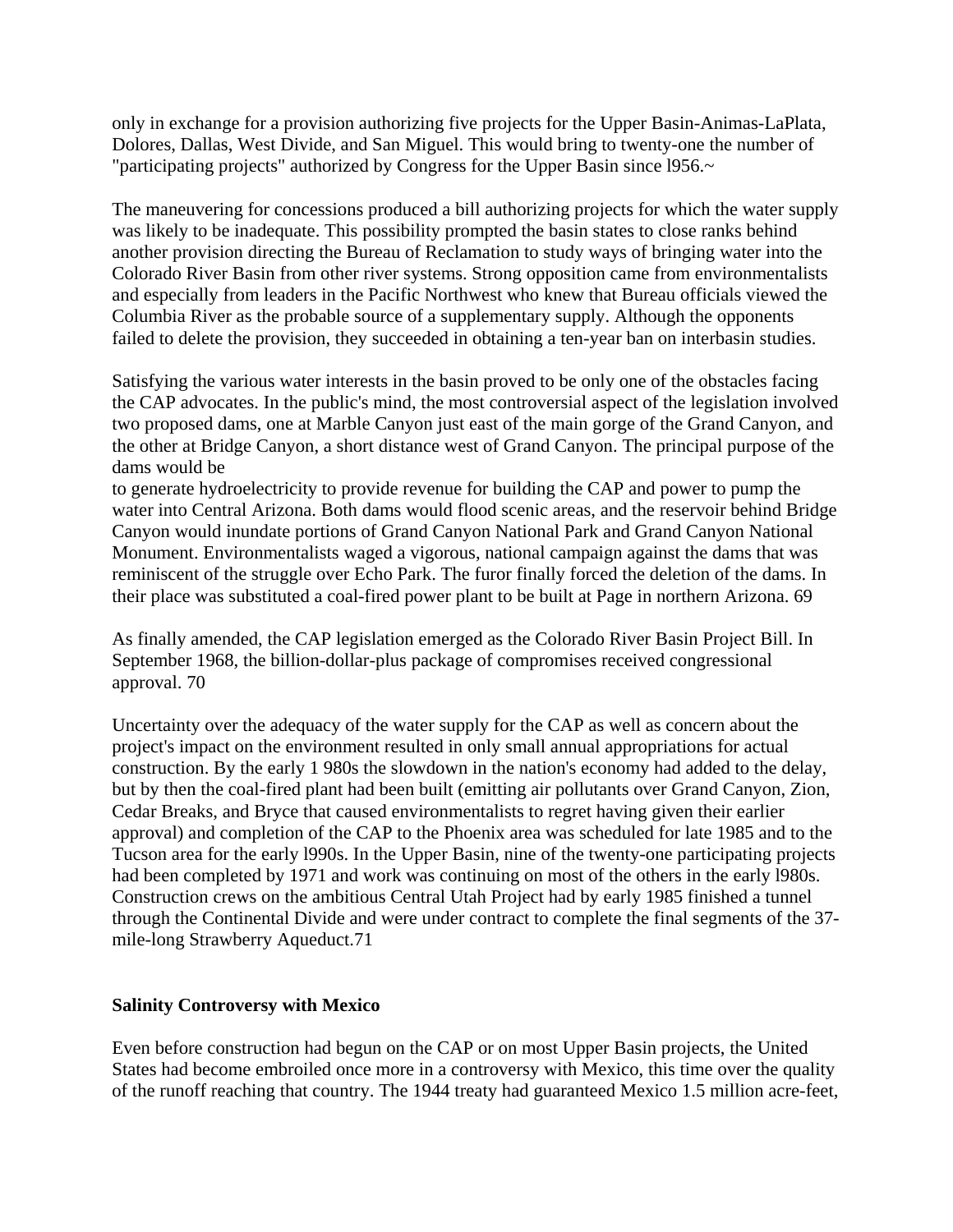but the agreement said nothing specific about water quality. The seriousness of the omission had become apparent even before ratification and while hearings were being held on the treaty in the US and Mexico. American negotiators claimed that the Mexican obligation could be met with water of any quality, while Mexico's diplomats told their senators that the treaty guaranteed water of "good quality." The issue had arisen because studies indicated that water reaching Mexico during certain future periods would consist almost entirely of heavily saline drainage from irrigated fields in the US Such concern failed to dampen the enthusiasm of treaty advocates who feared that attempts to clarify the agreement through reservations or renegotiation would result in no treaty at all. 72 Sixteen years later water quality emerged as a bitter issue between Mexico and the US

In 1961 the Wellton-Mohawk Irrigation District, located along the lower Gila River in Arizona, completed a channel discharging drainage water into the Colorado just above Mexico's diversion canal. This water was exceptionally heavy in salt content since its source was an underground basin possessing no outlet and containing water that had been used and reused over the years until it had declined sharply in quality. The introduction into the Wellton-Mohawk Valley of a new supply from the Colorado River in the 1950s had raised the water table and damaged fields, causing farmers to take the Reclamation Bureau's advice and install wells to pump the polluted groundwater to the surface and channel it into the main stream. When this drainage water reached the Colorado in February 1961 it caused the average annual salinity of the flow crossing the border to nearly double. Resulting crop losses in Mexico produced a loud outcry. Mexican officials accused the US of violating the 1944 treaty, demanded compensation for damages, insisted on water as good as that going to the Imperial Valley, and threatened to take the issue to the International Court of Justice if the protests went unheeded. The US denied that the treaty imposed any obligation "with respect to the quality of the water," but nonetheless took steps to alleviate the problem. Fresher water was released from American dams and a channel was constructed in 1965 to divert the Wellton-Mohawk drainage around the Mexican intake. 73

The situation improved, but both countries recognized the improvement as temporary. It would be only a matter of time before evaporation from American reservoirs and completion of projects already authorized would seriously impair the quality of water crossing the border. The two nations sought a negotiated settlement, and on August 30, 1973, they signed an agreement known as Minute 242 of the International Boundary and Water Commission. 74

Both governments hailed the agreement as "the permanent and definitive solution of the salinity problem, " an expression mote of hope than ~f reality. Minute 242 promised Mexico that most of its water (1.36 million acre-feet) would have an average annual salinity of no more than 115 parts per million (plus or minus 33 ppm) over the salinity of the water going to the Imperial Valley. The balance of Mexico's water (0.14 million acre-feet), which had traditionally been delivered at San Luis on the Arizona-Sonora land boundary, would continue "with a salinity substantially the same as that of the waters customarily delivered there." The agreement obligated the US to assume all the costs necessary to maintain the agreed-upon salinity levels. In addition, the US pledged to finance the installation of tile drains in the Mexicali Valley and to fund any other "rehabilitation" measures necessary to eliminate the "salinity problem" there.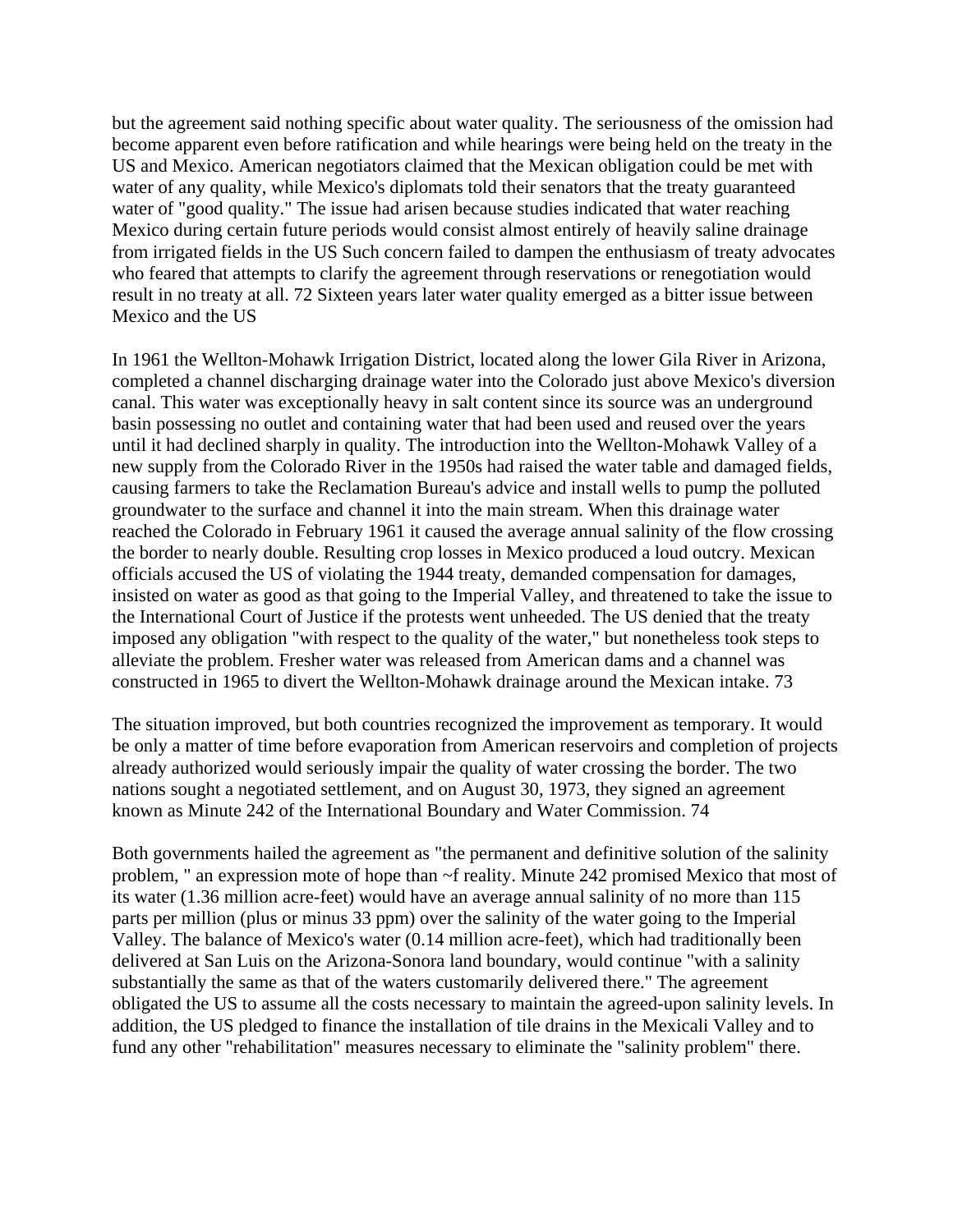As far as Mexico was concerned, Minute 242 would represent a permanent and definitive solution" only so long as water quality remained substantially as it was at that time (approximately 1,000 ppm). The American negotiator of the agreement candidly acknowledged that unless the US immediately took steps to control salinity within its borders another dispute with Mexico was inevitable. 75

Congress took the hint. In June 1974 the Colorado River Basin Salinity Control Act received the overwhelming approval of both House and Senate. The measure authorized upstream salt-control projects in Nevada, Utah, and Colorado, as well as one of the world's largest desalination plants near Yuma. The plant is now under construction and scheduled for completion in 1989 or 1990. Only time will reveal the success or failure of the efforts. 76

## **Retrospect**

"A river no more is one current assessment of the Colorado. 77 It is difficult to argue with such an observation. The dams and aqueducts already in place have permanently altered the river's appearance and, for more than two decades, have prevented virtually any water from flowing to the Gulf of California. 78 Completion of projects already authorized can only further control a river that long ago ceased to be

wild. The wonder is that the Colorado has been so transformed in light of the monumental battles over its waters during the last three-quarters of a century. But those controversies reflect not only the preciousness of water in an arid land, but more importantly, the almost frenzied determination of the combatants to use water as quickly as possible and thereby strengthen their claim to it.

The determination to use rivers has shaped the major western institutions dealing with water in general and the Colorado in particular. The law of prior appropriation is an obvious reverberation, but so too are the Colorado River Compact, the Boulder Canyon Act, the Mexican treaty, the Upper Basin compact, the 1963 Arizona v. California decision, and the other actions, which, taken together, have made the Colorado what it is today. Each represents for its time what was perceived by its advocates as the best way of dealing with the river. The best way, of course, did not always mean the most efficient, the most environmentally sound, or the fairest way to proceed.

Some would now like to undo past decisions or at least to chart a future less constrained by those actions. In the Upper Basin are those who advocate rewriting the 1922 compact so as to reflect more recent estimates of stream flow and to assure themselves enough water to develop their oilshale and other mineral reserves. Indians want a larger share of the river. Environmentalists wish to prevent additional development and to sidetrack some authorized but uncompleted projects. More significantly, they would like to change popular attitudes which view every drop of water reaching the ocean as a drop wasted and which tend to overlook aesthetic and recreational values associated with uncontrolled streams.

There are, in addition, those convinced that the only way to proceed is to augment the Colorado River with water from elsewhere. In 1978 the ten-year moratorium on studies to bring in water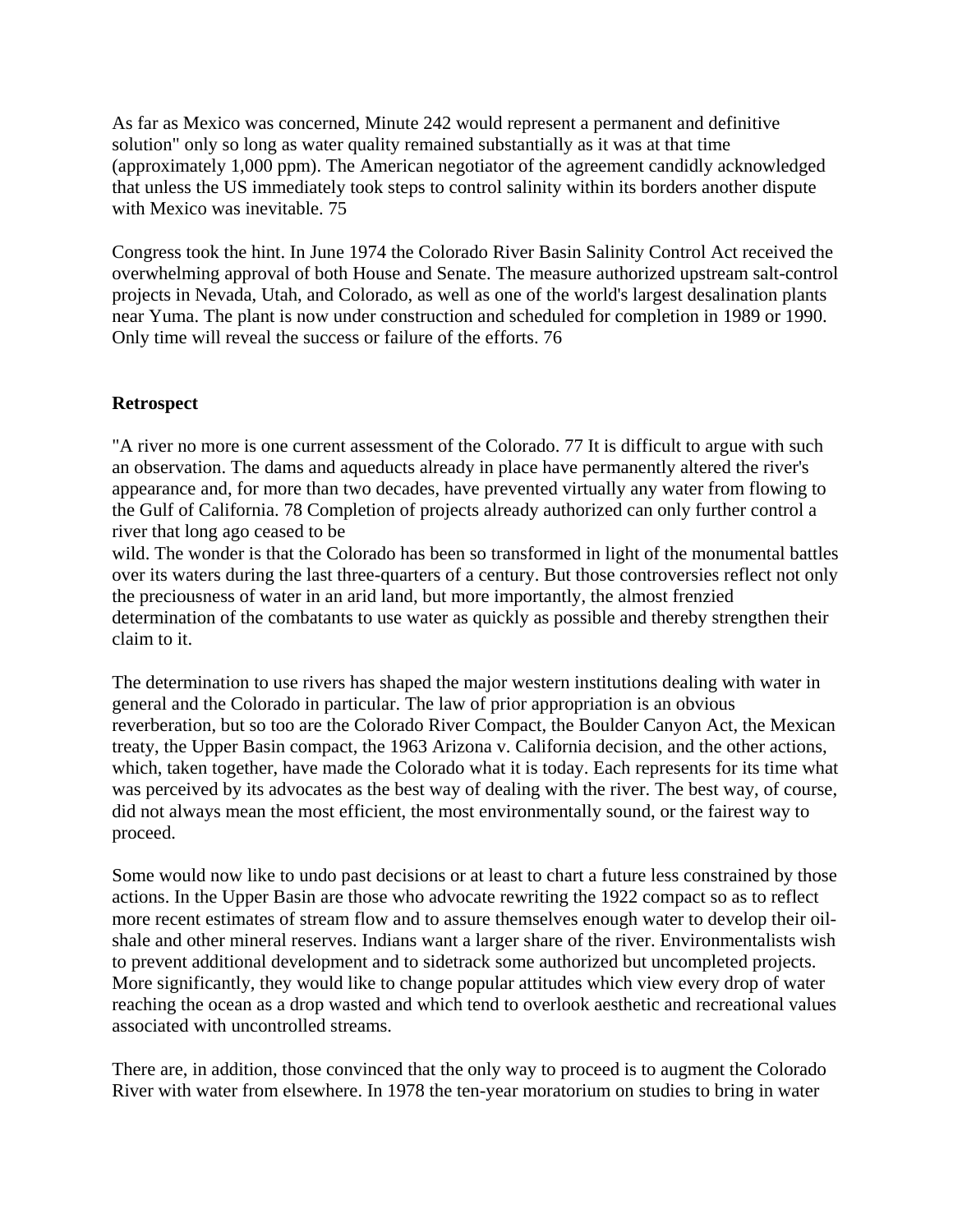from other basins was renewed for another ten years. When it was first imposed, most eyes were on the Columbia River, but the emergence of the environmental movement and the costly pumping requirements projected in studies of the Columbia have dampened enthusiasm for such a transfer-at least for the time being.

Ten years ago many experts predicted that desalination of ocean water would become a major source for meeting municipal and industrial needs. Since then, declining public support for nuclear plants and skyrocketing costs of oil for conventional facilities have seriously undermined this possibility for the foreseeable future. The energy cost in oil for desalting an acre-foot of ocean water in southern California is more than six times that for an equivalent volume of Colorado River water brought in by aqueduct. 79

A byproduct of the soaring cost of energy has been intensified competition for the relatively cheap power produced at Hoover Dam. The original power contracts were scheduled to come up for renewal in 1987. California by the mid-1980s was receiving nearly 65 percent of the electricity, while Arizona and Nevada were getting 17.6 percent apiece. At first, California insisted that the new contracts reaffirm the old arrangement, but Arizona and Nevada demanded an equal allocation among the three states, arguing that they needed the additional electricity, that the Boulder Canyon Act entitled them to it, and that the dam's location in the two states warranted a larger share. Californians disagreed, contending that their decision to take the power provided the revenue to build the dam and that "it's not right that Nevada and Arizona can come back 50 years later wanting to take two thirds of the power. "80 Others, especially in the East, objected to maintaining the current rate structure, arguing that the cost of Hoover electricity was significantly below that of power elsewhere in the nation and hence represented an unwarranted governmental subsidy. Anxious to forestall the growing demands for a rate increase and to avoid a protracted court battle among themselves, the three lower states in 1984 hammered out a compromise based upon increasing the capacity of Hoover Dam's generators, the surrendering by California of a small amount of energy, the obtaining of additional power from other sources, and the retention of the current basis for computing the cost of power. (Despite agreement on the last point, the actual cost of power to the public could be expected to rise significantly as a result of the changes to Hoover's generators and the obtaining of the additional power from elsewhere.) With the western states voting almost as a block, Congress approved the agreement and in late summer the President signed into law the Hoover Power Plant Act under which the new contracts would not again come up for renewal until the year 2017.81

Although the dispute over power has captured recent headlines, concern over the water supply remains a fundamental issues. Representatives of basin states with incomplete water projects become nervous during public discussions about possible water shortages. Receiving much attention is weather modification through cloud-seeding as a way to augment river supplies. The results of the Bureau of Reclamation's pilot program in the San Juan mountains of Colorado suggest that cloud-seeding throughout the Upper Basin mountains would increase runoff by 1.3 million acre-feet a year. Although some find these claims encouraging, the overall feasibility of weather modification as a significant source of water must await the completion of current studies.82 Also receiving emphasis are programs to control more effectively weeds along water courses and to encourage more widespread use of laser land-leveling technology, drip irrigation, and sprinkling rather than flooding.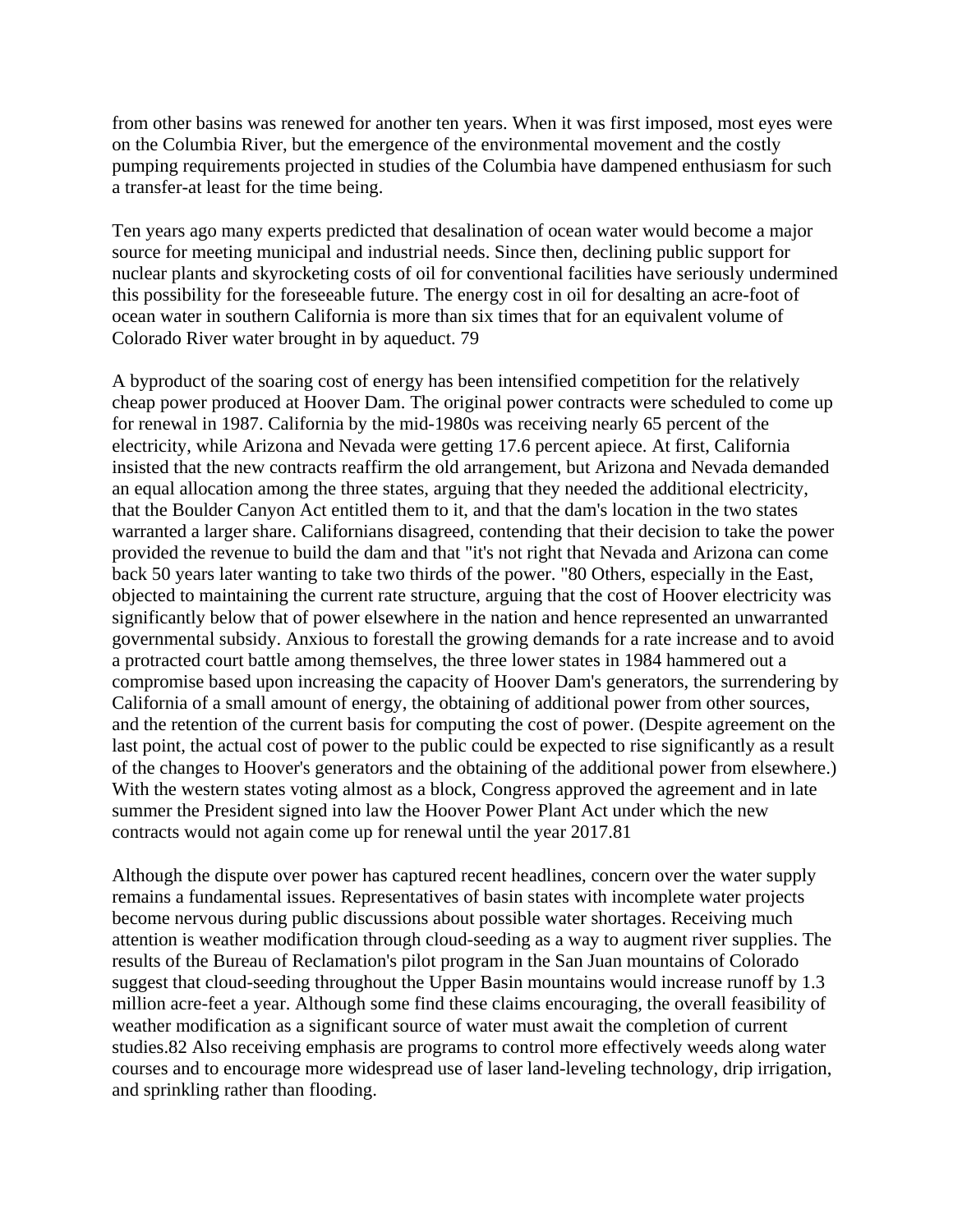Behind the scramble for water in years past was not only its obvious necessity for survival in a water-shy country but also an obsession with growth-an obsession that equated progress with obtaining enough water to develop the biggest farms and cities and industries. Many now question that fascination with growth, but even they tend to forget that water is a finite commodity. Ten years or a hundred years or a hundred thousand years from now, the world's supply will remain the same. Such an assertion cannot be made about the world's population or about mankind's capacity for devising technologies to use-and abuse-the limited water supply. Put another way, the fate of all natural bodies of water is inseparably tied to human values about the quality of life and the number of people any part of the world can properly support. Seen from this perspective, the Colorado River is a microcosm of the world's water supply. Lessons learned from its past and policies adopted for its future are of fundamental importance not only for those dependent on the river, but also for peoples everywhere.

**Notes** 1. Arthur Powell Davis to J. B. Lippincort, 10 October 1902, Colorado River Project, 1902-1919, Bureau of Reclamation Papers, Record Group 115, File 187, National Archives.

2. Arthur Powell Davis, The Single Tax from the Farmer's Standpoint (Minneapolis, 1897); Davis to Gifford Pinchot, 14 May 1~2, Arthur Powell Davis Papers, Western History Research Center, University of Wyoming, Laramie; Gene Gressley, "Arthur Powell Davis, Reclamation, and the West," ~Agricultural History 42 (1968), pp.241-S7.

3. League of the Southwest, "Minutes" (Denver, 25-27 August 1920), p.34, copy in Box 477, Imperial Irrigation District Papers, Imperial, Calif.

4. This agreement was reached in 1904, three years after water was brought through Mexico to the Imperial Valley. For the complex developments leading to it, see Norris Hundley, jr., "The Politics of Reclamation: California, the Federal Government, and the Origins of the Boulder Canyon Act-A Second Look," California Historical Quarterly 52 (1973), pp.300- 304.

5. "Report of the American Section of the International Water Commission, United States and Mexico," H. Doc. 359, 71st Cong., Zd sess. (1930), p. 103; Otis Tout, The First Thirty Years, 1901-1931 (San Diego, 1931), passim; House Committee on Irrigation of Arid Lands, Hearings on All-American Canal in lmperiai County, Calif., H. H. 6044, 66th Cong.,1st sess. (1919), pp. 121,139,143, passim.

6. House Committee on Irrigation of Arid Lands, Hearings on All-American Canal in Imperial County, Calif, H. R. 6044, p.116.

7. Imperial Irrigation District Board of Directors, "Minutes"(13 November 1917), vol.3, p.92; Fl Centro Progress, 11 November 1917; US Department of the Interior, Seventeenth Annual Report of the Reclamation Service, 1917-1918 (Washington, D.C., 1918), p.382; Cong. Rec., 66thCong., 1st sess. (1919), p. 1258.

8. "Report on H.R. 6044 for Relief of Imperial Valley, California," 21 August 1919, p. 13, File 711.1216M/494, Records of the Department of State, National Archives; House Committee on Irrigation of Arid Lands, Hearings on All-American Canal in Imperial and Coachella Valleys, Calif, H. R. 6044 and H.R. 11553, 66th Cong. (1920), pp.94,142, 261, 290, passim.

9. Cong. Rec., 66th Cong., 2d sess. (1920), p.7360.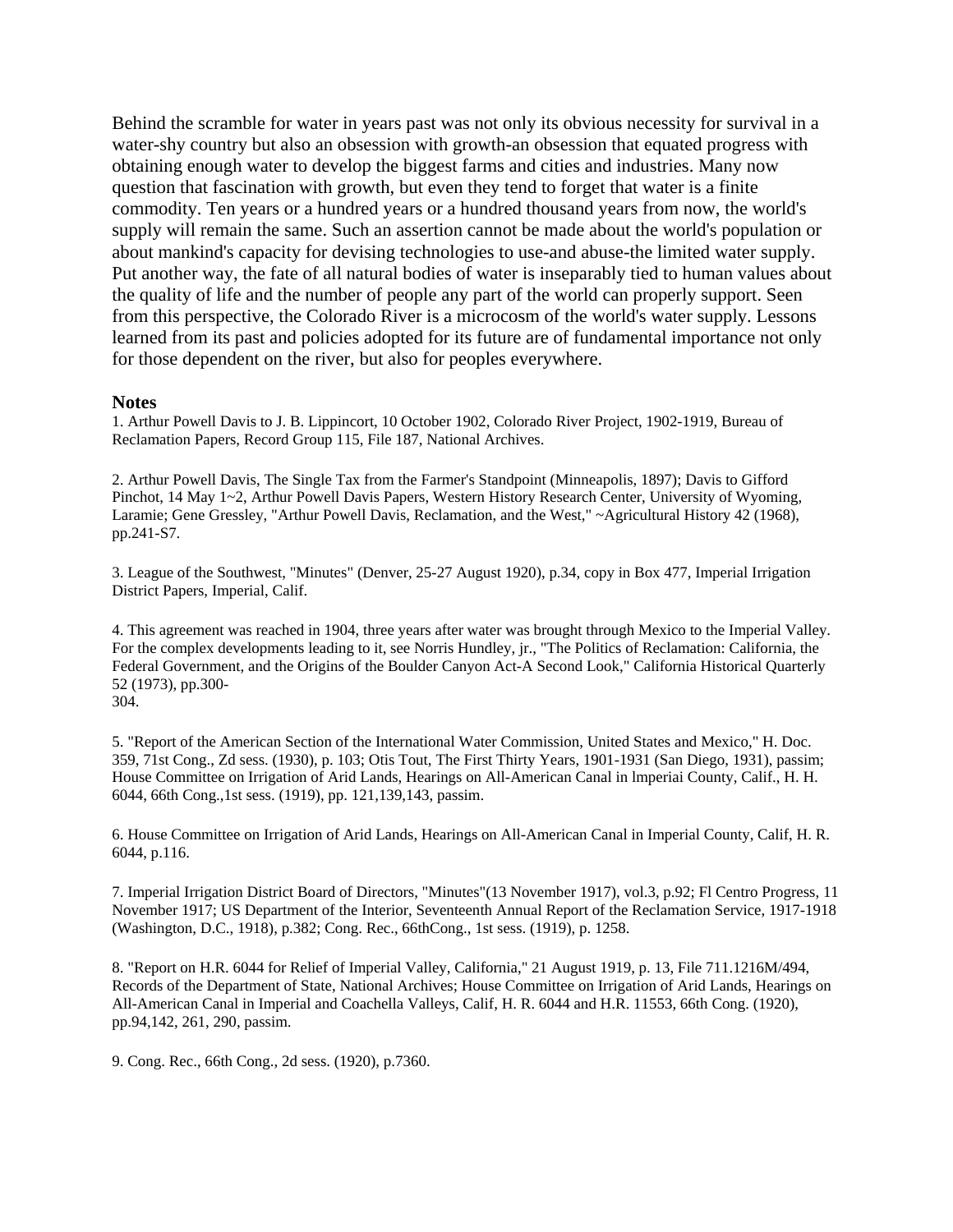10. William L. Kahrl, Water and Power: The Conflict over Los Angeles' Water Supply in the Owens Valley (Berkeley and Los Angeles, 1982); Abraham Hoffman, Vision or Villainy: Origins of the Owens Valley~Los Angeles Water Controversy (College Station, Tex., 1981).

11. "Problems of Imperial Valley and Vicinity," S. Doc. 142, 67th Cong., 2d sess. (1922), pp.282-83.

12. Metropolitan Water District of Southern California, Metropolitan Water District Act (Los Angeles, 1947).

13. Colorado River Commission, "Hearings" (Denver, 31 March 1922), p.70, copy in Colorado River Project, Bureau of Reclamation Papers, Record Group 115, File 032, National Archives.

14. "Problems of Imperial Valley and Vicinity, " S. Doc. 142, 67th Cong., 2d sess. (1922), p. 21.

15. Cong. Rec., 67th Cong., 2d sess. (1922), pp. 5929, 5985.

16. Wyoming v. Colorado, 259 US 419 (1922).

17. Delph Carpenter, "The Colorado River Compact," p.21, file 1-MI 366, Herbert Hoover Papers, Hoover Presidential Library, West Branch, Iowa; "Proceedings of the League of the Southwest, Denver, Colorado, August 25, 26, 27,1920" (typescript 11920]), pp.287-90, copy in Papers of the Utah State Engineer, Utah State Archives, Sak Lake City.

18. US Statutes at Large 42 (1921), p.171.

19. See Colorado River Commission, "Minutes," in Colorado River Project, Bureau of Reclamation Papers, Record Group 115; file 032, National Archives.

20. Delph Carpenter to Frank C. Emerson, 7 September 1922, Papers of the Wyoming State Engineer, Wyoming State Archives, Cheyenne.

21. See, especially, Colorado River Commission, "Minutes of the Seventeenth Meeting" (15 November 1922), pp.8- 12; "Minutes of the Nineteenth Meeting" (19 November 1922), pt. 1, pp.4, 8; W. S. Norviel, "Report of W. S. Norviel, Colorado River Commissioner, State of Arizona" 11923], p. 6, file 1-M13 15, Hoover Papers; Richard B. Sloan, "Pact Criticism Is Largely on What It Does Not Say," Arizona Mining Journal 6 (15 January 1923), p. 58. For a detailed discussion of the negotiations, see Norris Hundley, jr., Water and the West: The Colorado River Compact and the Politics of Water in the American Way (Berkeley and Los Angeles, 1975), pp.187-214.

22. Colorado River Commission, "Minutes of the Twenty-first Meeting" (20 November 1922); "Minutes of the Twenty-second Meeting" (22 November 1922).

23. See, especially, the minutes of the Colorado River Commission for the eleventh through the twenty-second meetings; Delph Carpenter to Frank C. Emerson, 19 August 1922, Papers of the Wyoming State Engineer; "Problems of the Imperial Valley and Vicinity," S. Doc. 142, pp.2, 5; "Report of the Colorado River Board on the Boulder Dam Project," H. Doc. 446, 70th Cong., 2d sess. (1928), pp.9, 12.

24. "Colorado River Compact," H. Doc. 605, 67th Cong., 4th sess. (1923), Article IV For a later legal analysis of the compact and much more, see Charles J. Meyers, "The Colorado River," Stanford Law Review 19 (196~ 67), pp.l-75.

25. Colorado River Commission, "Minutes of the Nineteenth Meeting" (19 November 1922), pt. 2, p.2; "Minutes of the Twentieth Meeting" (19 November 1922), p.2.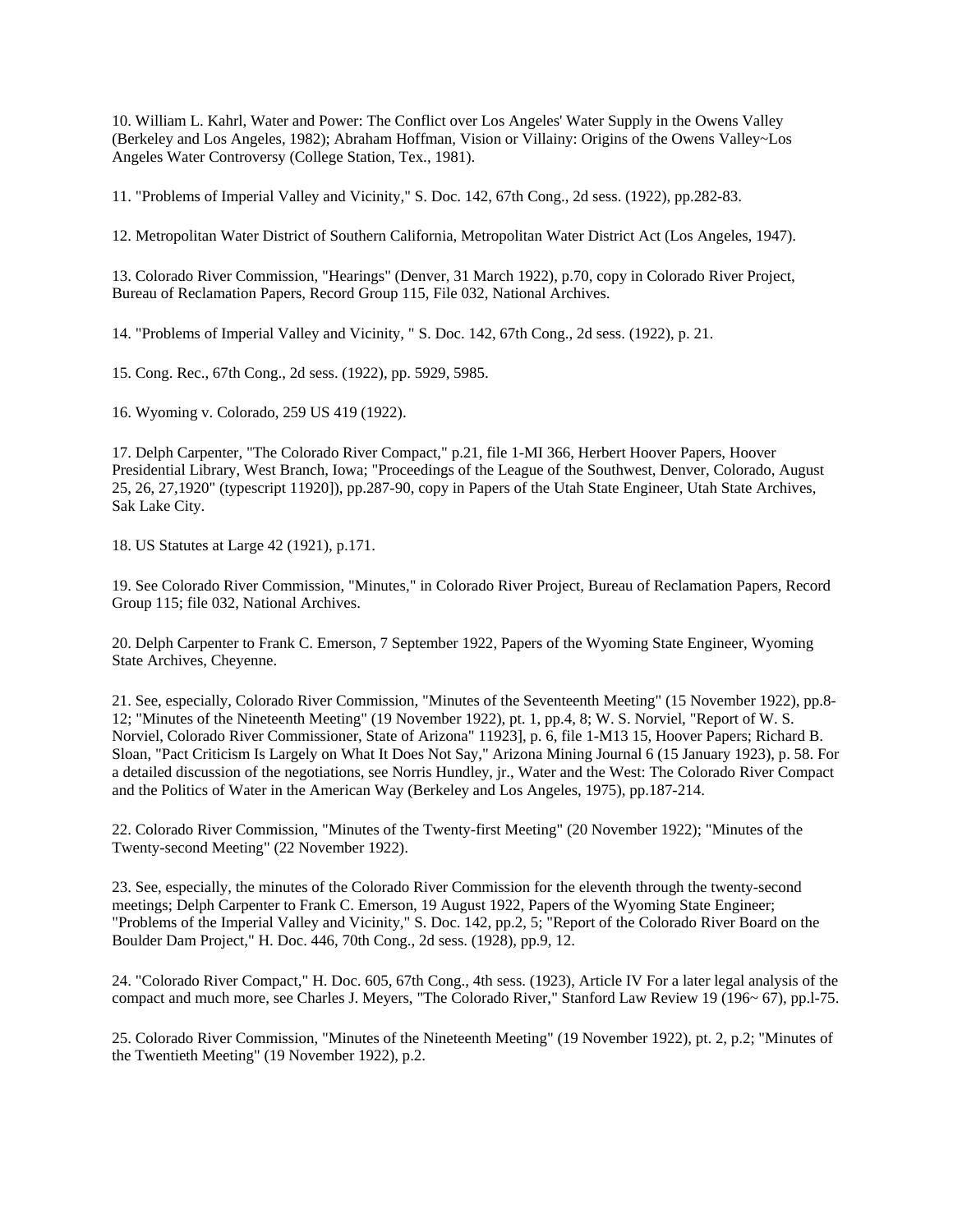26. Colorado River Commission, "Minutes of the Twentieth Meeting" (19 November 1922), pp.39-40; Deiph Carpenter, Report. . . in re Colorado River Compact (n.p. [15 December 1922]), p.7, copy in file 032, Colorado River Compact, Bureau of Reclamation Papers; "Colorado River Compact," Article VII.

27. Colorado River Commission, "Minutes of the Twenty-seventh Meeting" (24 November 1922), p. 8; Santa Fe New Mexican, 25 and 28 November 1922.

28. Journal of the Arizona Senate: Sixth Legislature, 1923, p.22.

29. George W. P. Hunt, Arizona's Viewpoint on the Colorado River (Phoenix, 17 August 1925), p.1.

30. Hundley, Water and the West, chap. 8.

31. Delph Carpenter to R. T. McKisick, 23 December 1924, A. T. Hannett Papers, New Mexico State Archives, Santa Fe.

32. Journal of the California Assembly, 1925, p.1031; Journal of the California Senate, 1925, pp.1135-36.

33. House Committee on Irrigation and Reclamation, Hearings on Colorado River Basin, H.R. 6251 and H.R. 9826, 69th Cong., 1st sess. (1926); Senate Committee on Irrigation and Reclamation, Hearings on Colorado River Basin, S. 728 and S. 1274, 70th Cong., 1st sess. (1928); Hiram Johnson to C. K. McClatchy, 17 March 1928, Hiram Johnson Papers, Bancroft Library, University of California, Berkeley.

34. Cong. Rec., 70th Cong., 2d sess. (1928), pp.382, 389.

35. Ibid., pp.470, 471. For a close analysis of the congressional discussion of this suggested agreement, see Norris Hundley, jr., "CIo NQdS: Arizona v. California and the Boulder Canyon Act: A Reassessment," Western Historical Quarterly 3 (1972), pp. 17-51.

36. US Statutes at Large 45 (1928), pp.1057-66; 46 (1929), p.3000; Calif Stats. (4 March 1929), chaps. 15-16, pp.37-39.

37. "Hoover Dam Documents," H. D~c. 717, 80th Cong., 2d sess. (1948), pp.65-69.

38. William L. Kahrl, ed., The California Water Atlas (Sacramento, 1979), pp.41-42.

39. Arizona v. California, 283 US 423 (1931).

- 40. Arizona v. California, 292 US 341(1934).
- 41. Arizona v. California, 298 US 558 (1936).
- 42. Hundley, Water and the West, pp.294-95, passim.

43. Ibid., pp.297-98. For a perceptive analysis of Arizona water politics into the early 1960s, see Dean B. Mann, The Politics of Water in Arizona (Tucson, 1963).

44. Journal of the Arizona Senate, 1943, pp.89-90.

45. Journal of the Arizona Senate, 1944, pp. 3~-39; Journal of the Arizona House, 1944, p.60.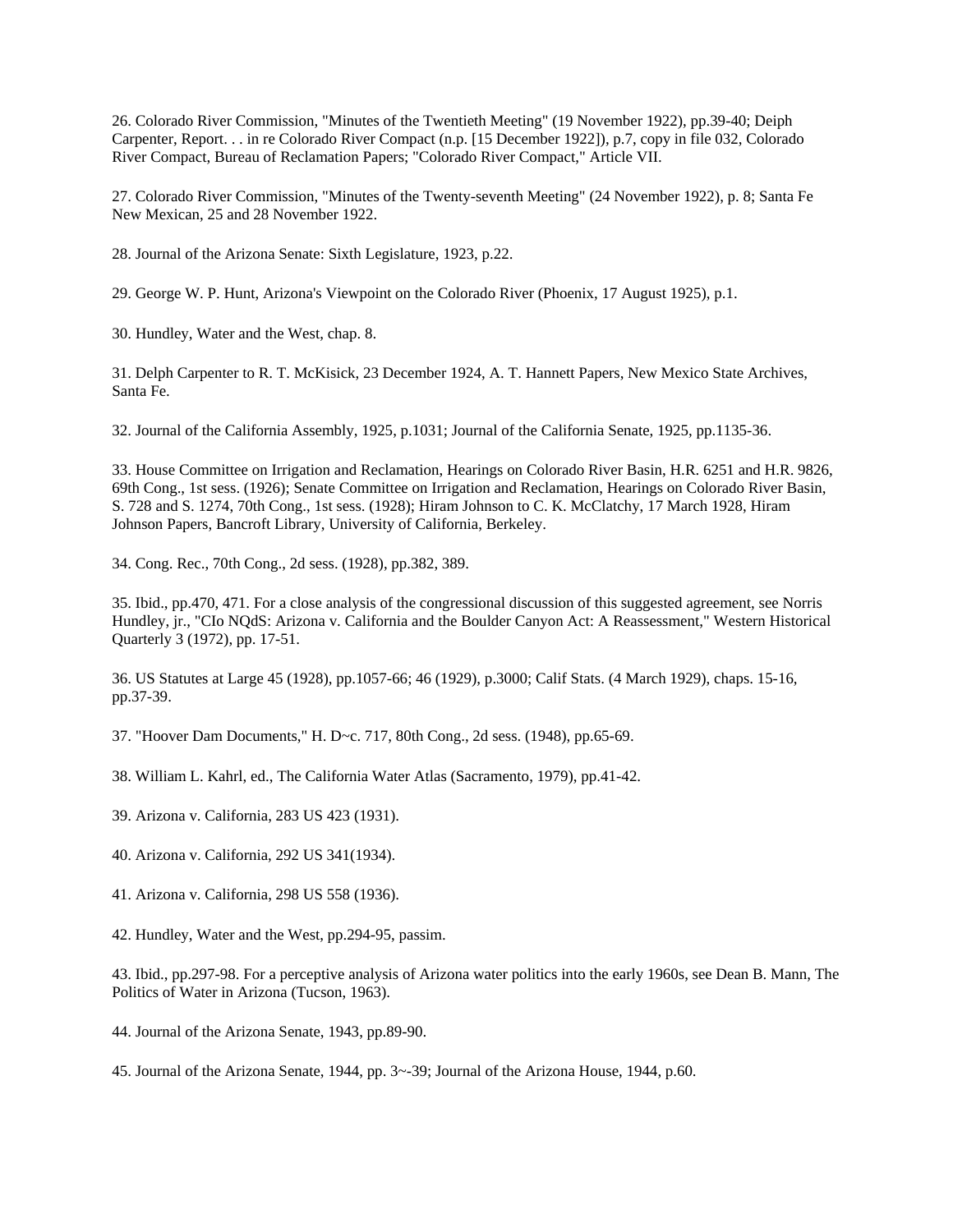46. Norris Hundley, jr., Dividing the Waters: A Century of Controversy Between the United States and Mexico (Berkeley and Los Angeles, 1966), chaps.2-4.

47. Ibid., p.147.

48. For a detailed account of the debate over the treaty in the United States and Mexico, see ibid., chap. 6. A careful legal analysis of the treaty may be found in Charles J. Meyers and Richard L. Nob~, "The Colorado River: The Treaty with Mexico," Stanford Law Review 19 (196~67), pp.367-419.

49. Cong. Rec., 79th Cong., 1st sess. (1945), pp. 3491-92; Excelsior (M~xico, D.E), 28 September 1945.

50. US Bureau of Reclamation, The Colorado River: A Comprehensive Departmental Report on the Development of the Water Resources of the Colorado River Basin for Review Prior to Submission ro the Congress (Washington, D.C., 1946), p.21. For discussion of the Colorado--Big Thompson Project, see Donald B. Cole, "Transmountain Water Diversion in Colorado," Colorado Magazine 25 (1948), pp. 49-65, 118-33; William Kelly, "Colorado-Big Thompson Initiation, 1933-1938," ibid., 34 (1957), pp. 6~74; and Oliver Knight, "Correcting Nature's Error: The Colorado~}~Big Thompson Project," Agricultural History 30 (1956), pp. 157-69.

51. Jean S. Breitenstein, "The Upper Colorado River Basin Compact," State Government 22 (1949), pp. 21~16, 225.

52. US Statutes at Large 63 (1949), p.31.

53. Senate Committee on Interior and Insular Affairs, Hearings on Colorado River Storage Project, 5. 1555, 83d Cong., 2d sess. (1954); Roderick Nash, Wilderness an:l the American Mind, 3d ed. (New Haven, 1982), pp. 209-19; Dean Mann, Gary D. Weathefford, and Phillip Nichols, "Legal Political History of Water Resource Development in the Upper Colorado River Basin," Lake Powell Research Project Bulletin No.4 (Los Angeles, September 1974).

54. For discussion of the controversy, see the items cited in the preceding note as well as "Echo Park Controversy Resolved," Living Wilderness 20 (1955-56), pp.23-43; David Perlman, "Our Winning Fight for Dinosaur," Sie~a Ch£b Bulletin 41(1956), pp.5-8; Owen Stratton and Phillip Sirotkin, "The Echo Park Controversy, " Inter-University Case Program No.46 (University, Ala., 1959); Richard B. Baird, "The Politics of Echo Park and Other Development Projects in the Upper Colorado River Basin" (Ph. D. diss., University of Illinois, 1960); Elmo Richardson, Dams, Parks and Politics (Lexington, Ky., 1973).

55. Eliot Porter, The Place No One Knew: Glen Canyon on the Colorado (San Francisco, 1963); Francois Leydet, Time and River Flowing: Grand Canyon (San Francisco, 1964); Nash, Wilderness and the American Mind, p.229; Dean B. Mann, "Conflict and Coalition: Political Variables Underlying Water Resource Development in the Upper Colorado River Basin, "Natural Resources Journal 15 (1975), pp. 16~67.

56. US Statutes at Large 76 (1962), p. 96; 78 (1964), p.852.

57. House Committee on Interior and Insular Affairs, Hearings on the Central Arizona Project, H.R. 1500 and H.R. 1501, 82d Cong., 1st sess. (1951), pp.739-56, passim.

58. Arizona v. California et al, 373 US 564, 565(1963).

59. See Hundley, "CIo Nods: Arizona v. California and the Boulder Canyon Act," pp.17-51.

60. Arizona v. California et al, 373 US 587(1963).

61. Ibid., 373 US 596, 598-601(1963). See also Winters v. United States, 207 US 564(1908); and Norris Hundley, jr., "The 'Winters' De~ision and Indian Water Rights: A Mystery Reexamined," Western Historical Quarterly 13 (1982), PP. 17-42.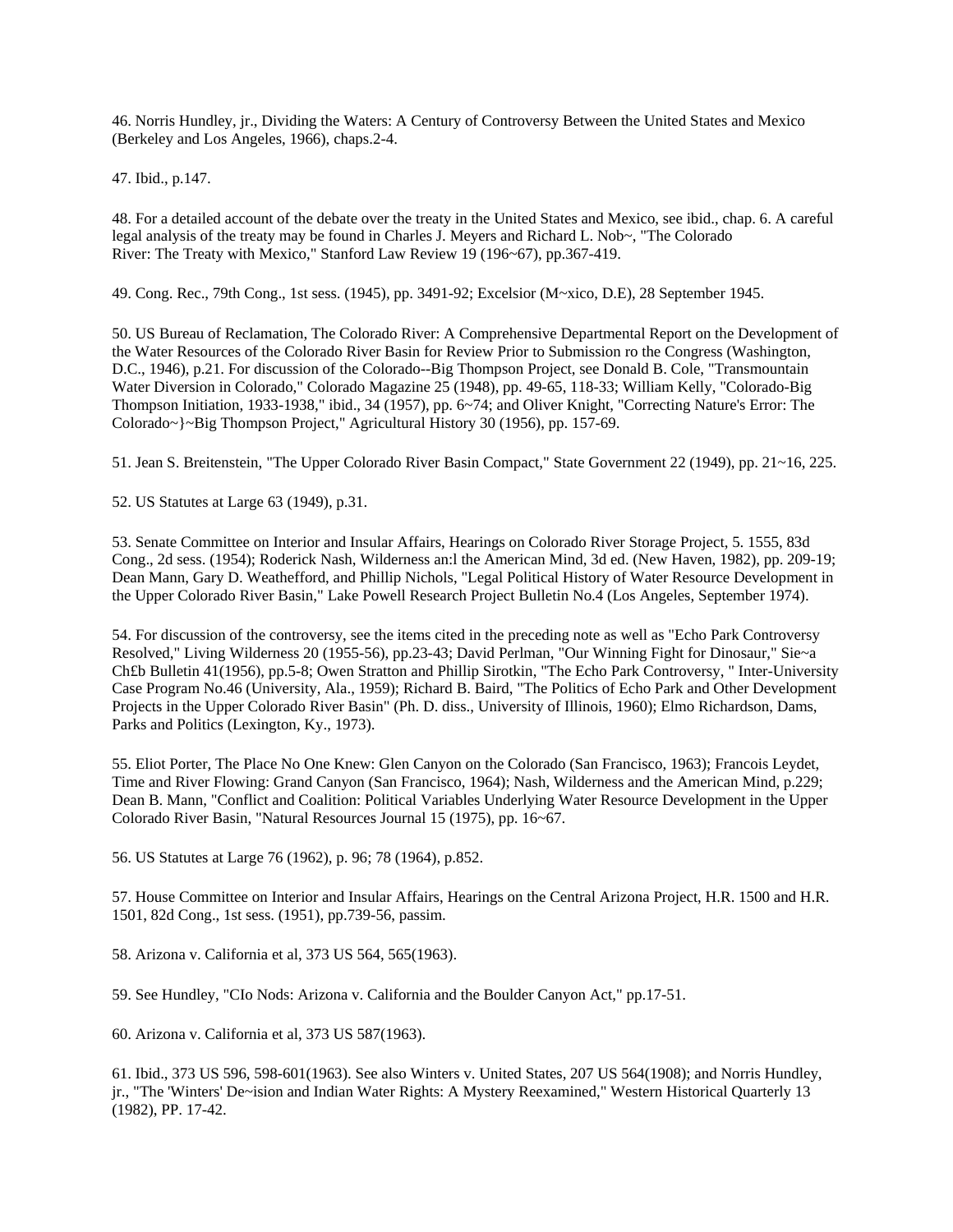62. Arizona v. California et al., 439 US 422 (1979).

63. Norris Hundley, jr., "The Dark and Bloody Ground of Indian Water Rights: Confusion Elevated to Principle," Western Historical Quarterly 9 (1978), pp.478-79; Acting Assistant Director, Phoenix Area Office, US Bureau of Indian Affairs, to author, 18 January 1983.

64. Arizona v. California, 51 LW 4329 (1983); Los Angeles Times, 19 March 1982 and 31 March 1983; Acting Assistant Director, Phoenix Area Office, US Bureau of Indian Affairs, to author, 18 January 1983.

65. Monroe B. Price and Gary D. Weatherford, "Indian Water Rights in Theory and Practice: Navajo Experience in the Colorado River Basin," Law and Contemporary Problems 40 (1976), pp.108-31; James P. Merchant and David M. Domhusch, The Importance of Water Supply to Indian Economic Development (prepared for the Office of Water Research and Technology, US Dept. of the Interior, 1977), pp.64-65; interviews with members of the Navajo Tribal Council, 2 May 1977

66. Metropolitan Water District of Southern California, INFO (Los Angeles, October 1977),p. 27.

67. House Committee on Interior and Insular Affairs, Hearings on Lower Colorado River Basin Project, H. H. 4671 and Similar Bills, 89thCong. (1965-1966); Hearings on Colorado River Basin Project, 90th Cong., 1st sess. (1967); Hearings on Colorado River Basin Project, Part II, 90th Cong., 2d sess. (1968). For an advocate's inside vie struggle for the CAP, see Rich Johnson, The Central Arizona Project, 1918-1968 (Tucson, 1977).

68. Ibid. For a perceptive analysis of the bargaining for projects, see Helen M. Ingrain, Patterns of Politics in Water Resource Development: A Case Study of New Mexico's Role in the Colorado River Basin Bill (Albuquerque, 1969).

69. Nash, Wilderness and the American Mind, pp.227-35; Congressional Quarterly Fact Sheet (1 November 1969), pp.3019-31.

70. US Statutes at Large 82 (1968), p.885.

71. Upper Colorado River Commission, Thirty-second Annual Report (Salt Lake City, 30 September 1980), pp.47- 56; Central Utah Water Conservancy District, Annual Report, 1981 (Salt Lake City, 1982); interview with Vernon Valantine of the Colorado River Board of California, 15 May 1984, and 21 February 1983; Los Angeles Times, 19 February 1985. For concern about the air pollution caused by the coal-fired plant, see Los Angeles Times, 9 February 1975; Alfred Runte, National Parks: The American Experience (Lincoln, 1979), p.185.

72. Senate Committee on Foreign Relations, Hearings on Water Treaty with Mexico, 79th Cong., 1st sess. (1945), pp.323-38,1109, 1704, passim; Hundley, Dividing the Waters, pp.153-59, passim; Hundley, 'The Colorado Waters Dispute," Foreign Affairs 42 (1963-64), pp.495-500. For a Mexican perspective that, although polemical in outlook, reproduces many Mexican documents, see Ernesto Enriquez Coyro, El Tratado entre Mexico y los Estados Unidos de Ame~ca sol're Rtos internationales: Una Lucha Nacion a 1 de Noventa An~os, 2 vols. (Mexico, D.F., 1975).

73. Joseph E Friedkin, Commissioner of the US Section, International Boundary and Water Commission, to the author, 6 June 1983; Hundley, Dividing the Waters, pp.172-80.

74. For a copy of the English and Spanish versions of Minute 242, see the January 1975 issue of National Resources Journal, pp.2-9. This issue also contains a valuable collection of articles which analyze the salinity problem and Minute 242.

75. El Urnversal (Mexico, D.F.), 30 August 1973; House Committee on Interior and Insular Affairs, Hearings on Colorado River Basin Salinity Control, H.R. 12165, 93d Cong., 2d sess. (1974), p.107; Myron Holburt, "International Problems of the Colorado River," Natural Resources Journal iS (1975), pp.21-22.